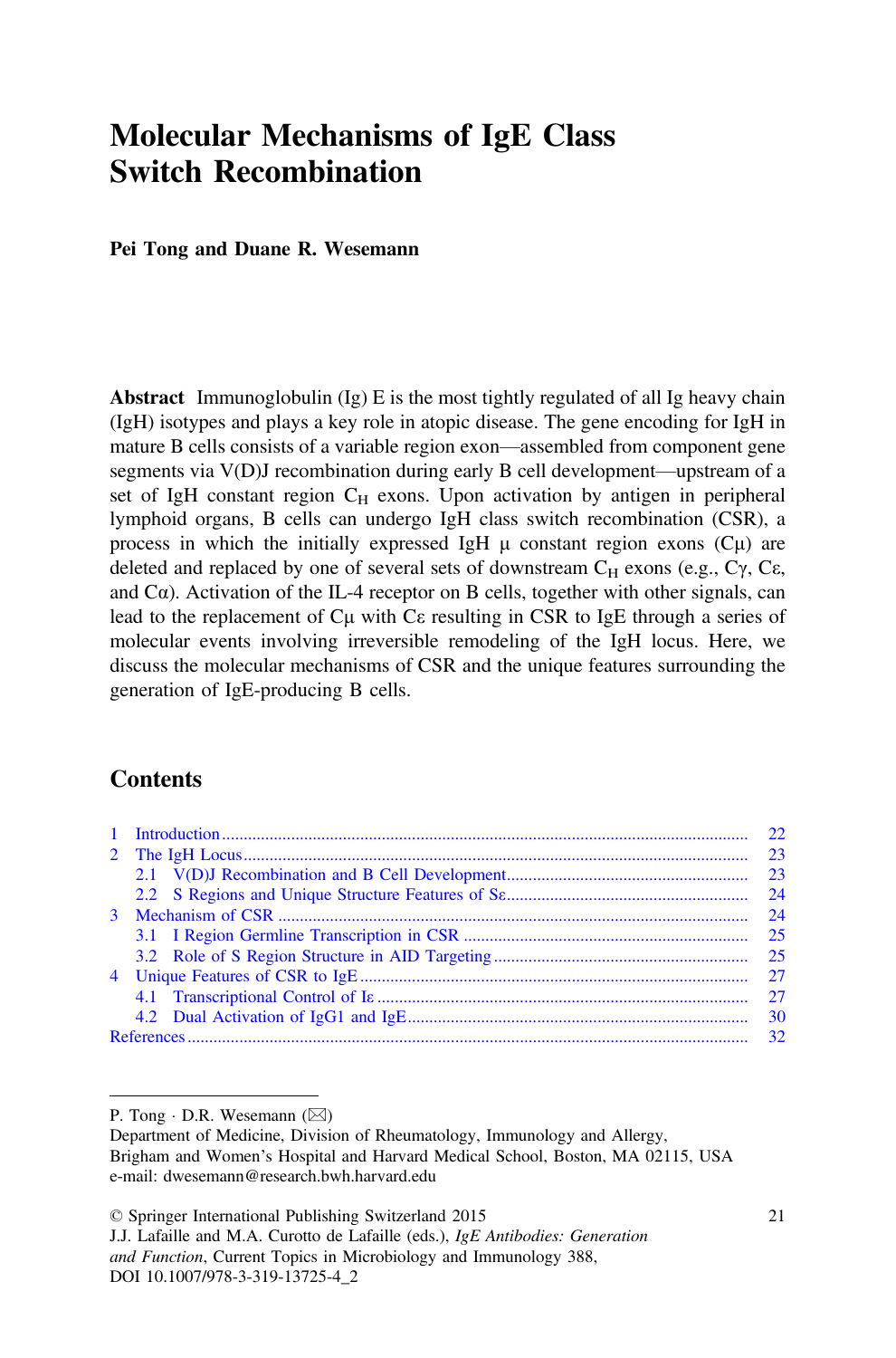# <span id="page-1-0"></span>1 Introduction

B cell immunoglobulin (Ig) E production is a tightly regulated mediator of allergic disease as well as host defense. As B cells develop, Ig heavy (IgH) and light (IgL) chain loci undergo V(D)J recombination and somatic hypermutation (SHM), which defines antibody specificity to antigen. The IgH locus can uniquely undergo an additional process that defines antibody function, namely IgH class switch recombination (CSR). CSR to IgE positions the variable region exon next to constant region exons that encode for IgE (C $\varepsilon$ ). The regulation of CSR to IgE involves transcriptional control, enzymatic modification of DNA leading to DNA double-stranded breaks (DSB), DNA repair processes, and permanent deletion of the previously expressed C exons (Wu and Zarrin [2014](#page-15-0); Geha et al. [2003](#page-12-0)). In this review, we provide an overview of the intracellular events related to CSR with a focus on unique aspects of CSR to IgE (Table 1).

| Transcription<br>factor | Iε<br>promoter | $I_{\gamma}1$<br>promoter | <b>Species</b>        | Reference                                                                           |
|-------------------------|----------------|---------------------------|-----------------------|-------------------------------------------------------------------------------------|
| $NF - \kappa B$         | $^{+}$         | $+$                       | Human<br>and          | Delphin and Stavnezer (1995), Dryer<br>and Covey (2005), Lin and Stavnezer          |
|                         |                |                           | mouse                 | (1996), Messner et al. (1997)                                                       |
| STAT <sub>6</sub>       | $^{+}$         | $+$                       | Human<br>and<br>mouse | Stütz and Woisetschläger (1999),<br>Linehan et al. (1998), Messner et al.<br>(1997) |
| PU.1                    | $+$            | $\gamma$                  | Human                 | Stütz and Woisetschläger (1999)                                                     |
| Pax <sub>5</sub>        | $+$            | $+$                       | Human<br>and<br>mouse | Thienes et al. (1997), Max et al.<br>(1995)                                         |
| E <sub>2</sub> A        | $+$            | $\ast$                    | Mouse                 | Sugai et al. (2003)                                                                 |
| NFIL3                   | $^{+}$         | $\ast$                    | Mouse                 | Kashiwada et al. (2010)                                                             |
| $C/EBP \beta$           | $^{+}$         |                           | Human<br>and<br>mouse | Mao and Stavnezer (2001), Shen and<br>Stavnezer (2001), Lundgren et al.<br>(1994)   |
| Bcl <sub>6</sub>        | —              |                           | Mouse                 | Harris et al. (1999, 2005)                                                          |
| Id <sub>2</sub>         |                | *                         | Mouse                 | Sugai et al. (2003)                                                                 |
| $AP-1$                  | $\ddot{}$      | $\ast$                    | Mouse                 | Shen and Stavnezer (2001)                                                           |
| SWAP-70                 | $^{+}$         | $\ast$                    | Mouse                 | Audzevich et al. (2013)                                                             |

**Table 1** Different regulation of transcription factors in I $\epsilon$  promoter and I<sub>Y</sub>1 promoter

+ positive regulation; − negative regulation; \* no effect; ? not clear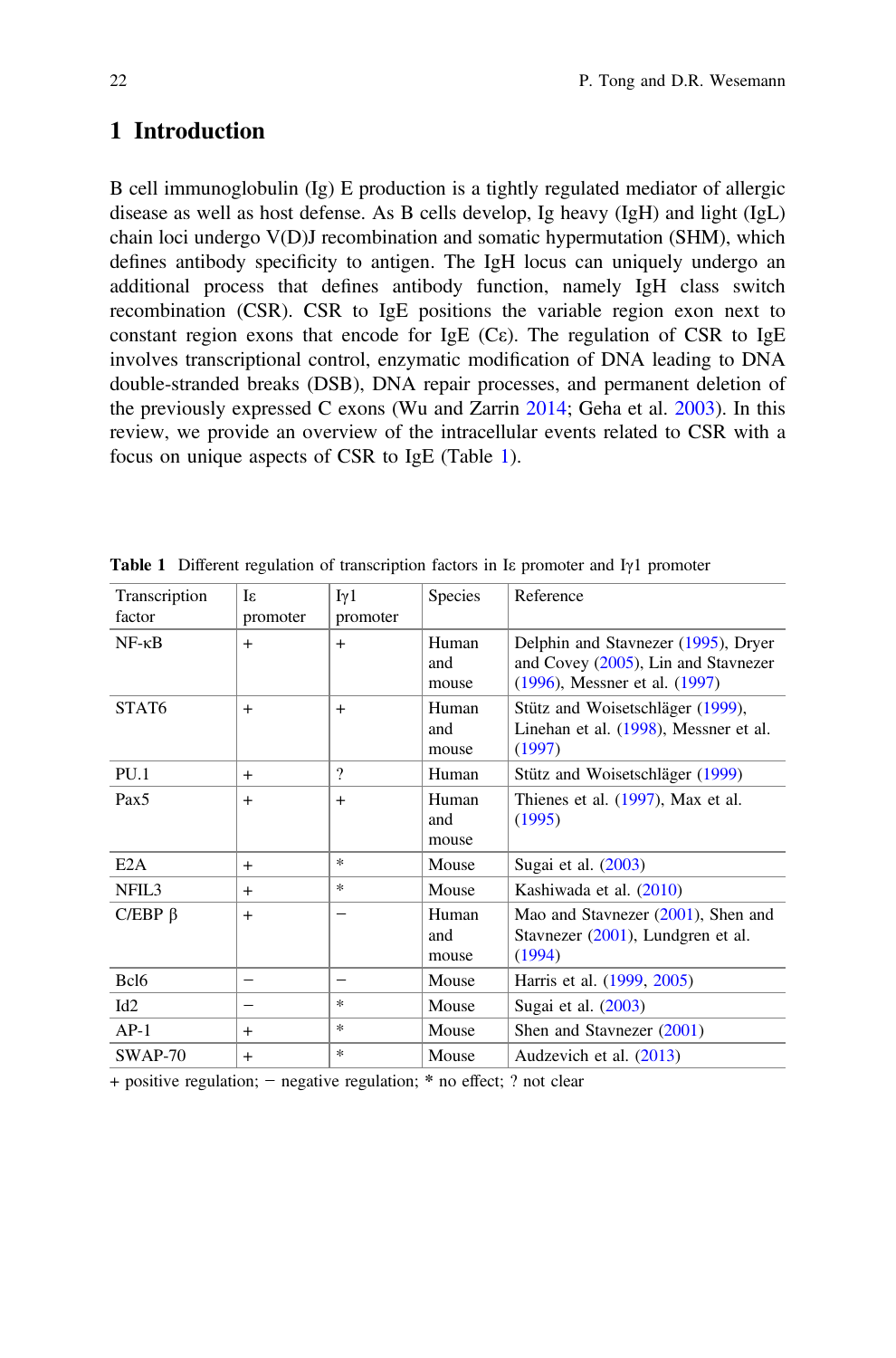# <span id="page-2-0"></span>2 The IgH Locus

## 2.1 V(D)J Recombination and B Cell Development

The IgH locus in mice spans 2,300 kb on mouse chromosome 12 and 1,250 kb on human chromosome 14 (Lefranc [2001](#page-12-0); Lefranc et al. [2005\)](#page-12-0). The germline (unrearranged) configuration of the IgH locus consists of multiple  $V_H$ ,  $D_H$ , and  $J_H$  gene segments located 5' to several sets of  $C_H$  exons that correspond to the various IgH isotypes (Fig. 1). In developing progenitor (pro-) and precursor (pre-) B cells, transcription through V, (D), and J gene segments is accompanied by assembly of the IgH and IgL variable region exons through V(D)J recombination (Bassing et al. [2002\)](#page-11-0), which is the primary driver of primary Ig diversification and provides an expansive repertoire of binding specificities. The RAG1 and RAG2 endonuclease complex (RAG) mediates V(D)J recombination by introducing DNA double-strand breaks within specific recombination signal sequences flanking germline V, (D), and J gene segments (Dudley et al. [2005\)](#page-12-0). DNA end-joining factors complete the V (D)J recombination reaction by joining DNA ends together (Rooney et al. [2004;](#page-14-0) Lieber et al. [2003;](#page-13-0) Verkaik et al. [2002](#page-15-0)). Productive assembly of IgH and IgL V region exons leads to the surface IgM expression on immature B cells. This is followed by the initiation of alternative splicing events that result in the dual expression of both IgM and IgD on mature naïve B cells.

The  $C_H$  gene segments consist of several sets of exons each encoding an individual antibody constant region (Cu for IgM, C $\delta$  for IgD, C $\gamma$  for IgG, C $\epsilon$  for IgE, and C $\alpha$  for IgA). As depicted in Fig. 1, C $\mu$  is most proximal to the V region gene segments, while the most distal C regions, namely Cε and Cα, are over 100 kb downstream of  $C\mu$  in both mouse and human. Each  $C<sub>H</sub>$  region, except  $C\delta$ , is a transcription unit equipped with a promoter and several downstream exons. The first intron of these  $C_H$  transcription units—located between the so-called I epsilon exon and downstream  $C_H$  exons—is called the switch  $(S)$  region and contains large stretches of repetitive DNA elements. As discussed in more detail below, activation

| Human IgH Locus Chromotin14g32.33 |  |                                                                                                                                                                                                                                                                              |  |  |  |  |  |  |
|-----------------------------------|--|------------------------------------------------------------------------------------------------------------------------------------------------------------------------------------------------------------------------------------------------------------------------------|--|--|--|--|--|--|
|                                   |  | V1-V123-129 D1-D27 J1-J9 Iµ Sµ Cµ C5 Iy3 Sy3 Cy3 Iy1 Sy1 Cy1 we lat Sat Ca1 3'a1RR wy Iy2 Sy2 Cy2 Iy4 Sy4 Cy4 Ie Se Ce la2 Sa2 Ca2 3'a2RR                                                                                                                                    |  |  |  |  |  |  |
|                                   |  |                                                                                                                                                                                                                                                                              |  |  |  |  |  |  |
| Mouse IgH Locus Chromotin12F2     |  |                                                                                                                                                                                                                                                                              |  |  |  |  |  |  |
|                                   |  | V1-V152 D1-D17-20 J1-J4 IL SL CL C6 I <sub>1</sub> 3 S <sub>1</sub> 3 C <sub>1</sub> 3 I <sub>7</sub> 1 S <sub>7</sub> 1 C <sub>7</sub> 1 I <sub>2</sub> 2b S <sub>7</sub> 2b C <sub>7</sub> 2b I <sub>7</sub> 2a S <sub>7</sub> 2a C <sub>7</sub> 2a Ic Sc Cc Ic Sc Cc 3'RR |  |  |  |  |  |  |
|                                   |  | ▐▌▌▞▌▞▏▞▏▎▎ <sup></sup> ▝▀▊▆▝▀█▔▝▀▊▝▀▘▅▝▊▔▘▀▊▝▀█                                                                                                                                                                                                                             |  |  |  |  |  |  |

Fig. 1 Schematic presentation of IgH locus in human and mouse. The unassembled (germline) IgH variable region consists of  $V_H$ ,  $D_H$ , and  $J_H$  clusters. The IgH constant region consists of several  $C_H$  gene segments. Each  $C_H$  gene segment, except for  $C\delta$ , is a noncoding transcription unit that includes an initial I exon (I), a large first intron termed the switch region (S), and a set of  $C_H$ exons (C) that contain open reading frames when in context of a transcript driven from a V region promoter, but not in the context of a transcript arising from the I region promoter. I promoters as well as 3' regulatory region (3'RR in mouse and  $3' \alpha$ 1 RR and  $3' \alpha$ 2 RR in human) and other cis regulatory elements provide binding sites for transcription factors and other regulatory elements that affect transcription and IgH CSR. ψε and ψγ depict pseudogenes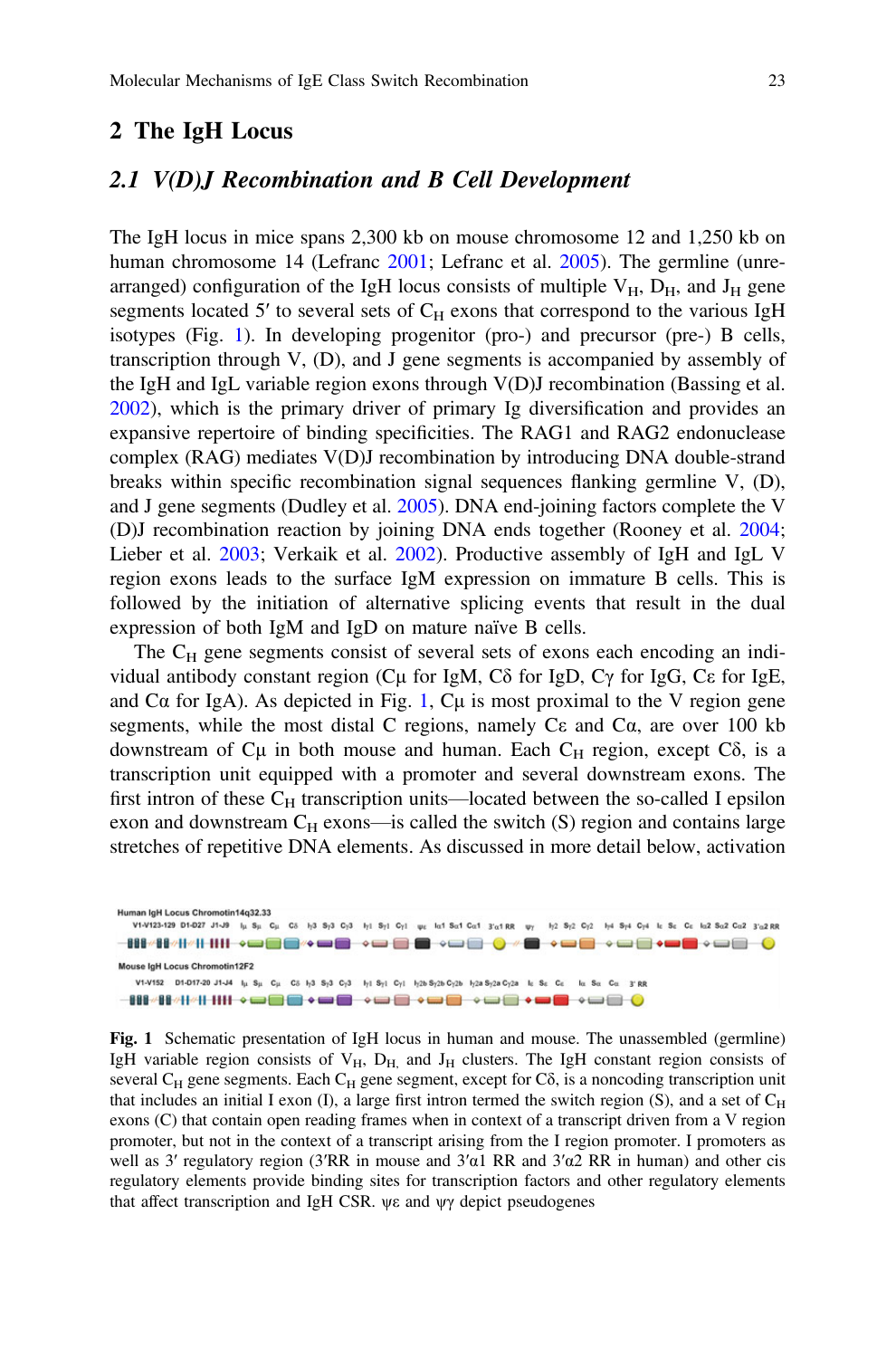<span id="page-3-0"></span>of these C region transcription units, referred to as I region germline transcription, is required for CSR (Chaudhuri and Alt [2004\)](#page-11-0).

Upon activation, mature naïve B cells can participate in further Ig diversification reactions including somatic hypermutation (SHM) and IgH class switch recombination (CSR). Both SHM and CSR are dependent upon the enzyme activationinduced cytidine deaminase (AID). SHM is a process wherein high-frequency point mutations occur within both IgH and IgL V region exons in germinal center (GC) B cells. These mutations result in altered binding Ig specificities that provide substrates for GC selection processes leading to Ig molecules with higher affinity to antigen in a process termed affinity maturation (Odegard and Schatz [2006;](#page-14-0) Shlomchik and Weisel [2012\)](#page-14-0). IgH CSR replaces initially expressed Cμ exons with a set of downstream exons (Cγ, Cε, and Cα) leading to a switch from IgM to other IgH isotypes such as IgG, IgE, or IgA. As the IgH constant region isotype determines antibody function, IgH CSR positions the IgH V region of selected B cells in a different functional context.

# 2.2 S Regions and Unique Structure Features of Sε

CSR occurs between two S regions. In mouse, individual core sequences of S regions vary in size from 1 to 10 kb and are organized in the order 5′-VDJ-Sμ (4.0 kb), Sγ3 (2.5 kb), Sγ1 (8 kb), Sγ2b (5.0 kb), Sγ2a (2.5 kb), Sε (1.0 kb), and Sα (4.2 kb) (Zarrin et al. [2005\)](#page-15-0). As discussed in more detail below, S regions are guanine rich on the non-template strand. Based on the type of repetitive sequences as well as homology in non-template strands, S regions can be classified into two groups. S<sub>H</sub>, S<sub>ε</sub>, and S<sub>α</sub> contain  $10-80$  bp repeats and share motif GGGGT and GAGCT, while  $S_{\gamma}$ 1,  $S_{\gamma}$ 2a,  $S_{\gamma}$ 2b, and  $S_{\gamma}$ 3 contain 49–52 bp repeats and share motif AGCT which is also in Sμ, Sε, and Sα (Chaudhuri and Alt [2004](#page-11-0)). The AGCT motif is evolutionarily conserved in vertebrates such as amphibians, birds, and mammals and is a key target for the CSR machinery. In mammals, motifs containing G's in clusters of 2–5 together are required (Hackney et al. [2009](#page-12-0)). S region length and repetitiveness appear to influence IgH CSR efficiency in that more efficient S regions are longer in length and contain more repeats (Zarrin et al. [2005](#page-15-0)). In this regard, the Sε region is shortest in length and has the fewest amount of repetitive sequences compared to other S regions in mouse, making it the least efficient S region in general (Hackney et al. [2009\)](#page-12-0).

### 3 Mechanism of CSR

AID initiates the CSR process through DNA deaminase activity. In this respect, AID deaminates deoxycytosine (dC) into deoxyuridine (dU) on a single-stranded DNA template. The resulting dC-to-dU mutation can then be processed via a number of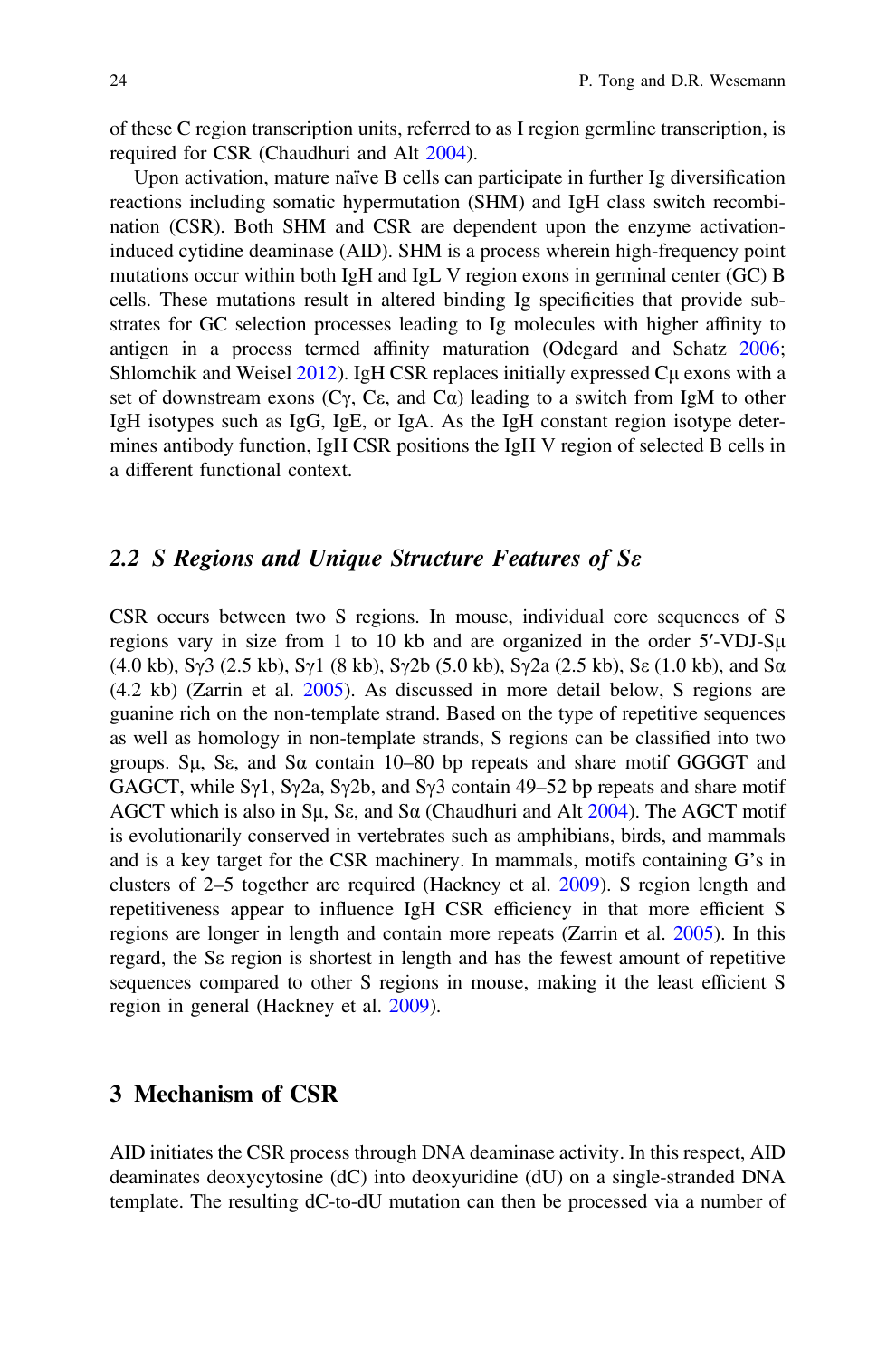<span id="page-4-0"></span>pathways. The mutation may be repaired by a mismatch repair protein 2 (MSH2) dependent process involving exonuclease activity and resynthesis of flanking DNA by an error-prone polymerase resulting in spreading of mutations from the original site of AID action. The mutation can also be replicated into a  $dC \rightarrow dT$  mutation resulting in a point mutation at the site of AID action. Or the mutation may be processed into a DNA break through the action of uracil-N-glycosylase (UNG) and apyrimidinic endonuclease (APE1), which can remove the dU:dG mismatch resulting in a single-stranded DNA break. Double-stranded DNA breaks (DSBs) may result from multiple single-stranded DNA breaks in close proximity on both template and non-template DNA strands (Chaudhuri and Alt [2004;](#page-11-0) Chaudhuri et al. [2007\)](#page-11-0). DSBs in both Sμ and a downstream S region—such as Sε in the case of CSR to IgE—can lead to deletion of the intervening DNA and joining of the Sμ and Sε breaks together through classical nonhomologous end-joining (C-NHEJ), or alternative end-joining (A-EJ) repair pathways (Yan et al. [2007](#page-15-0)). In terms of IgE, the post-CSR hybrid  $S\mu/Se$ junction is located within an intron located between the V region exon and newly positioned Cε exons, which is spliced out of transcripts emanating from the V region promoter to produce productive IgE message. Alternative splicing of constant region exons can generate a membrane-bound or secreted Ig.

# 3.1 I Region Germline Transcription in CSR

Early studies showed that induction of CSR to a downstream  $C_H$  region correlated closely with antecedent transcription of the corresponding  $C_H$  region. Transcription of the Cε region proceeds through Iε exon/Sε region/Cε exons and terminates at a poly A site. Iε region germline transcript (εGLT) is spliced, capped, and transported out of the nucleus, but does not encode for protein due to lack of an open reading frame (Rothman et al. [1990\)](#page-14-0). The importance of I epsilon exon and transcription in CSR was implicated decades ago when it was demonstrated that removal of 5′ flanking sequences of Sγ1 region abolished CSR to IgG1 (Jung et al. [1993](#page-12-0)). CSR to IgG2b was also abrogated in B cells lacking the Iγ2b promoter and I exon in spite of an intact Sγ2b region (Zhang et al. [1993\)](#page-16-0). Replacement of Iγ2b with a strong transcriptional promoter (PKG-neo<sup>r</sup>) was able to rescue CSR to IgG2b in Iγ2bdeficient cells (Seidl et al. [1998\)](#page-14-0). Together, these results show that transcription is required for CSR.

# 3.2 Role of S Region Structure in AID Targeting

AID was discovered over a decade ago as the key mediator of both SHM and CSR (Muramatsu et al. [2000](#page-13-0)). AID is highly conserved in mouse and human with 92 % homology in sequence (Muto et al. [2000](#page-13-0)). Ectopic expression of AID in fibroblasts can induce CSR in a transcribed artificial switch construct reaching levels that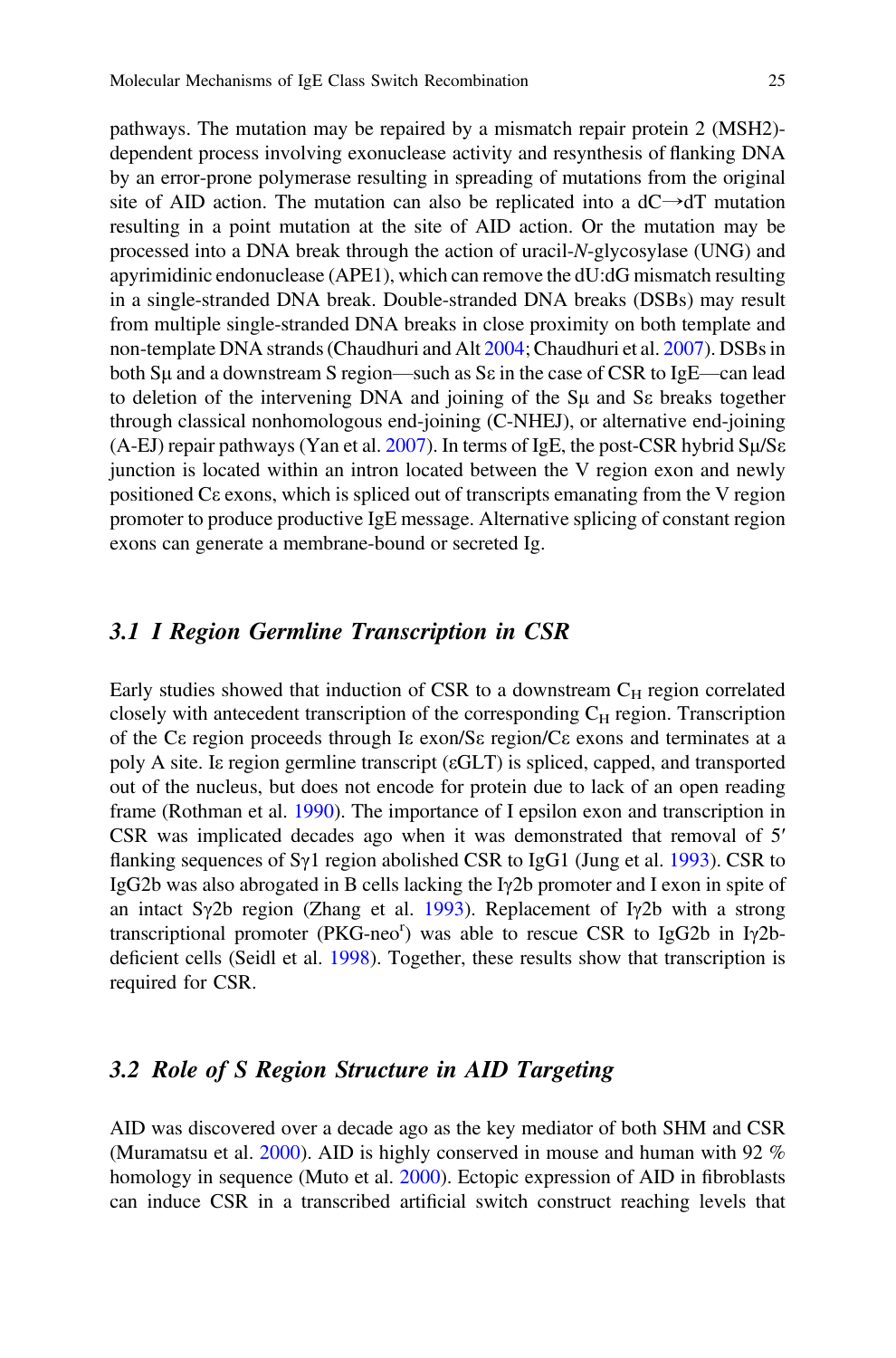parallel CSR in stimulated B cells, and the CSR is completely ablated in AIDdeficient cells, indicating that AID is key for CSR (Muramatsu et al. [2000](#page-13-0); Okazaki et al. [2002](#page-14-0)). Patients with mutations in AID also show a lack of IgH isotypes other than IgM (Revy et al. [2000](#page-14-0)).

In vitro observations have shown that AID deaminates dC into dU in singlestranded DNA (ssDNA) but not double-stranded DNA (dsDNA) or RNA (Ramiro et al. [2003;](#page-14-0) Chaudhuri et al. [2003](#page-11-0); Dickerson et al. [2003;](#page-11-0) Pham et al. [2003](#page-14-0)) and AID is involved in stabilizing target sequences through the recruitment of replication protein A (RPA) (Chaudhuri et al. [2004;](#page-11-0) Basu et al. [2005\)](#page-11-0). When AID is phosphorylated on serine 38, this induces the recruitment of RPA to transcribed S regions and enhances the activity of AID by virtue of its ability to stabilize singlestranded target DNA (Vuong et al. [2013](#page-15-0)). Experimental findings and current models discussed below account for AID acting on single-stranded DNA in the context of transcription.

Clustering of G's on the non-template strand in S regions can lead to RNA-DNA hybrids that are formed during transcription through S regions (Roy et al. [2008\)](#page-14-0). Newly transcribed S region RNA is G rich and pairs with the C-rich template DNA with greater stability compared to its DNA complement, thus leaving a portion of the non-template G-rich DNA single stranded. This single-stranded loop of G-rich DNA is referred to an R loop and provides a model for how AID can target the single-stranded non-template DNA strand (Tracy et al. [2000](#page-15-0); Yu et al. [2003;](#page-15-0) Roy et al. [2008](#page-14-0)). Substitution of only 5 % G with C by changing GGGGG into GGG and GGGG into GGG—while maintaining GC density—reduced the frequency of R loops dramatically from 6.7 to 0.23 %. When continuous G's changed into GG or G, no R loops were detected (Roy et al. [2008](#page-14-0)).

R loops have been detected in both Sμ and downstream S regions in vivo, including kilobase-sized R loops in Sγ3 and Sγ2b regions (Huang et al. [2007](#page-12-0); Yu et al. [2003](#page-15-0)). Replacement of the endogenous Sγ1 region with an otherwise identical, but inverted sequence resulted in a 4-fold reduction of CSR to IgG1. Endogenous Sγ1 region is G rich on the non-template strand, which can form R loops in physiological orientation due to the favorable energetics of G-rich RNA interacting with C-rich DNA. Inverted S regions, which are C rich on the non-template strand, do not exhibit these characteristics and thus do not form detectable R loops (Shinkura et al. [2003](#page-14-0)). Replacement of Sγ1 region with *Xenopus* S<sub>µ</sub> region, which is AT rich and similarly does not form R loops, results in a 4-fold decrease of CSR (Zarrin et al. [2004](#page-15-0)). These results suggest that although not required, R loops magnify the efficiency of CSR.

Although S regions in general are required for CSR, there appears to be flexibility regarding the requirements for specific S region sequences. In this context, substitution of S $\alpha$  sequences with S $\varepsilon$  and S $\gamma$  sequences did not change target specificity of CSR (Kinoshita et al. [1998\)](#page-12-0). As mentioned above, while inverted  $S_{\gamma}1$ and amphibian Sμ were still permissible for CSR, substitution of Sμ with vertebrate telomere sequences abolishes CSR completely (Junko et al. [2001\)](#page-12-0). Inverted Sγ1 and vertebrate telomere sequences are both G rich, but the telomere sequences do not contain palindromic sequences, whereas both inverted Sγ1 and amphibian Sμ do.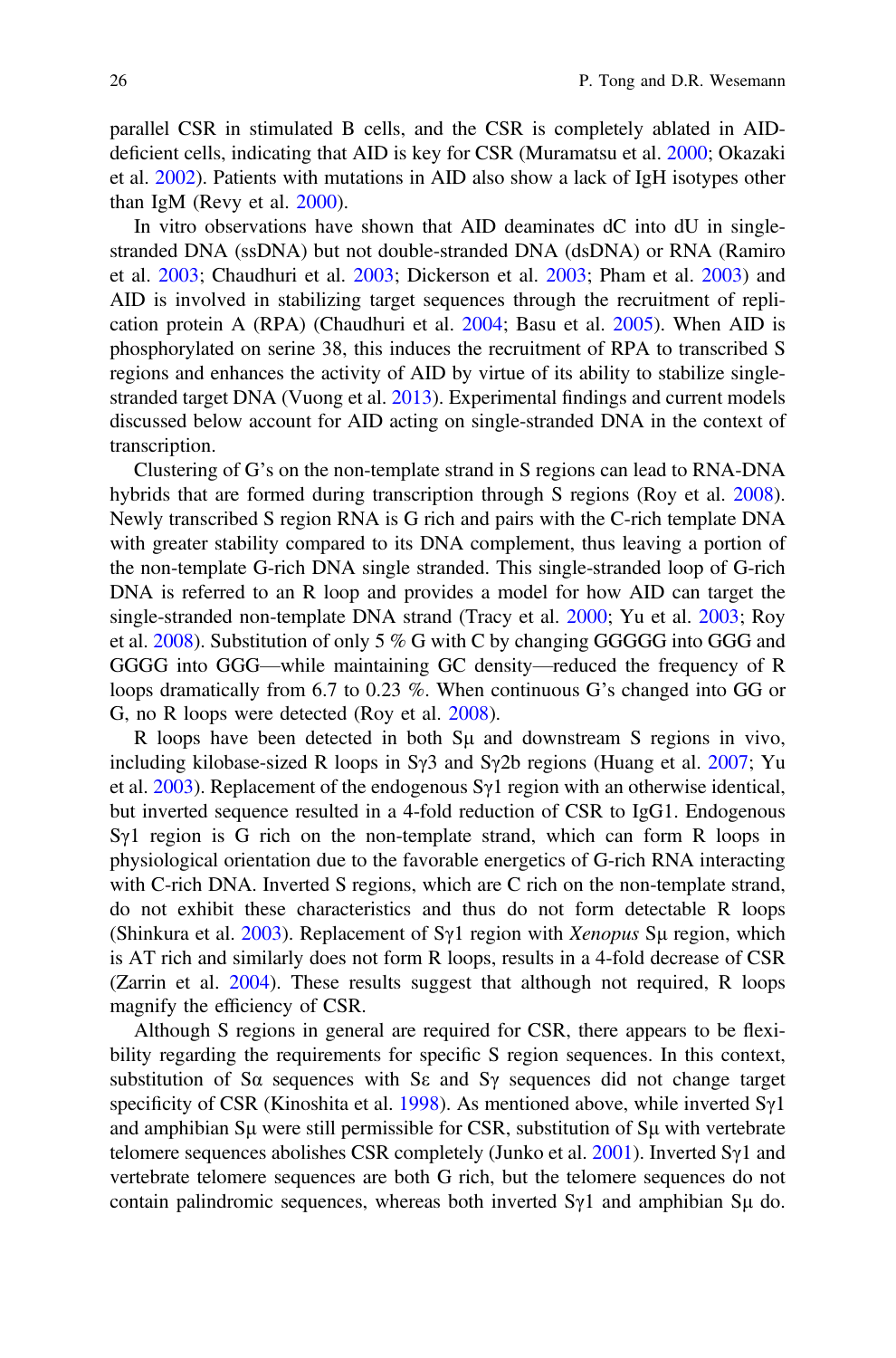<span id="page-6-0"></span>As palindromic sequences can form secondary structures, such as stem loops, these findings may suggest that some form of secondary structure within S regions may be required. Other DNA structures are also reported in S region DNA sequence such as G quartets, in which guanines from four DNA strands are stabilized by G–G Hoogsteen Bondings and form a G4 planar structure (Dempsey et al. [1999](#page-11-0)). More complex structures involving AID and other factors during transcription have also been described (Yu and Lieber [2003;](#page-15-0) Shinkura et al. [2003\)](#page-14-0). Although the roles of primary, secondary, and more complex tertiary structures remain to be fully elucidated, complex S region DNA structures are thought to lead to stalling of RNA polymerase II (RNA pol II)—to which AID is linked (Nambu et al. [2003\)](#page-13-0)—thus providing CSR factors increased transcription-coupled S region access (Pavri et al. [2010;](#page-14-0) Xu et al. [2012;](#page-15-0) Kenter [2012\)](#page-12-0).

Using an MSH2−/<sup>−</sup> UNG−/<sup>−</sup> genetic model system—in which AID-catalyzed deamination events can be tracked directly by  $C \rightarrow T$  transitions—mutations are detected at equal frequencies in both template and non-template S region DNA (Xue et al. [2006\)](#page-15-0), indicating that AID directly catalyzes deamination events on both template and non-template DNA. As template strand DNA does not form R loops, how AID targets the template DNA strand is an active area of research. In this regard, three models have been proposed to explain how AID may gain access to the template strand. One suggests that RNA polymerase generated DNA topological changes in S regions during transcription—where negatively supercoiled DNA is generated upstream of the active transcriptosome complex—provides AID targets to both DNA strands (Shen and Storb [2004](#page-14-0); Besmer et al. [2006\)](#page-11-0). Another model hypothesizes that RNase H leads to exposure of template DNA by degrading RNA transcripts in R loops (Huang et al. [2007;](#page-12-0) Lieber [2010](#page-13-0)). A third model implicates a role for the RNA exosome, which can degrade nascent RNA transcripts in R loops thus facilitating AID access to the template DNA strand (Basu et al. [2011;](#page-11-0) Nambu et al. [2003](#page-13-0); Willmann et al. [2012;](#page-15-0) Pavri et al. [2010\)](#page-14-0). In all of these models, nontemplate and template DNA strands in S regions must be accessible in the form of single-stranded DNA long enough for AID-mediated deamination to take place.

#### 4 Unique Features of CSR to IgE

## 4.1 Transcriptional Control of Iε

As discussed above, accessibility of Sε to AID requires transcription of the germline Iε/Sε/Cε unit controlled by the Iε promoter upstream of Sε, as well as other cis regulatory elements, including a set of enhancer elements located at the 3′ end of the IgH locus termed the 3′ regulatory region (3′RR). Mouse IgH has one 3′RR downstream of the IgH  $C_H$  regions containing four enhancer segments, while human IgH has two 3<sup>'</sup>RR downstream of C $\alpha$ 1 and C $\alpha$ 2, respectively (Fig. [1\)](#page-2-0). Each human 3<sup>'</sup> RR contains enhancer segments homologous to mouse (Pinaud et al. [2011\)](#page-14-0).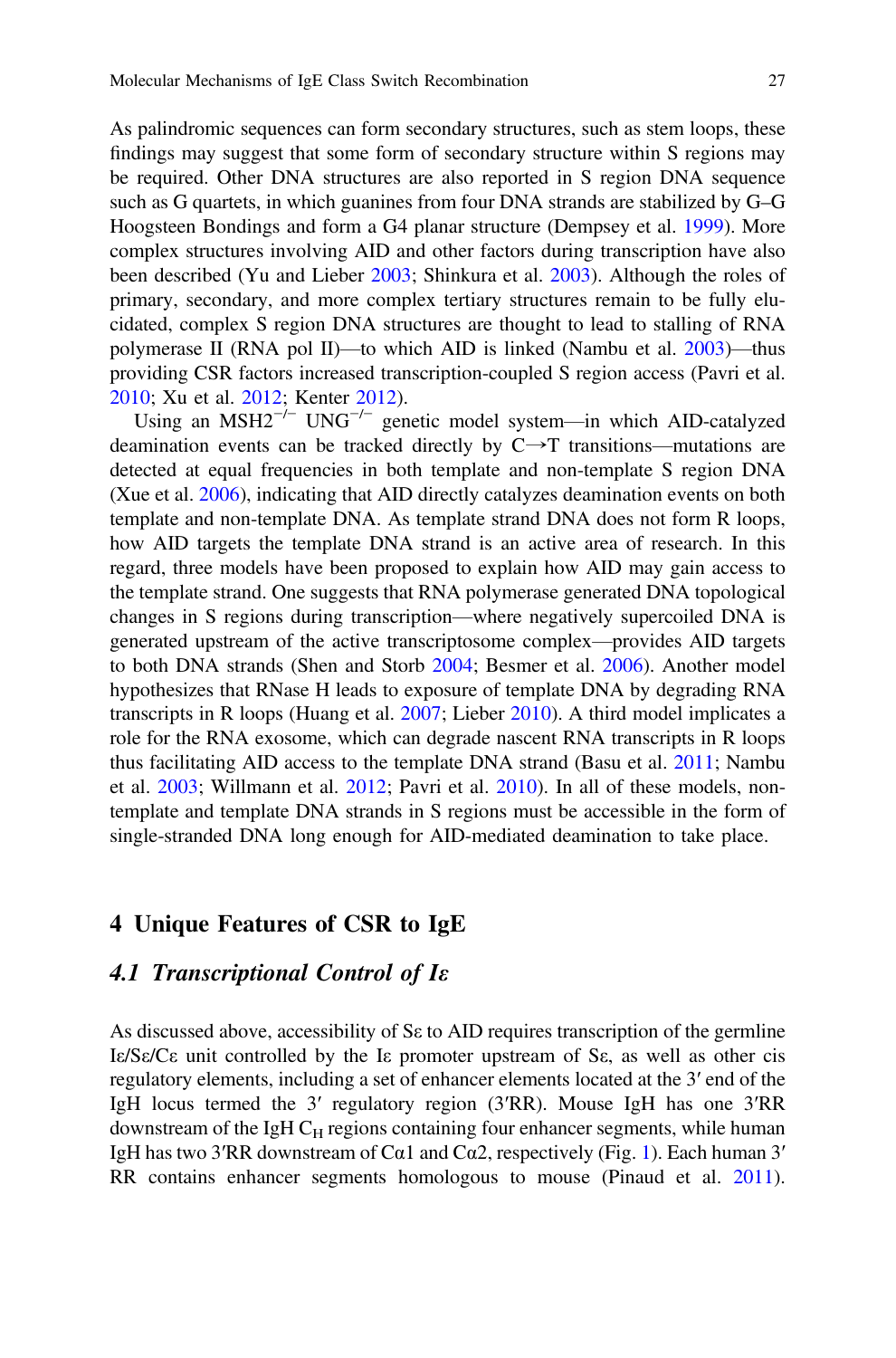

Fig. 2 Molecular pathways to IgE. a–c Schematic representations depicting the direct, sequential, and alternative class switch recombination. a One-step recombination of Sμ and Sε results in direct CSR to IgE. This pathway may predominate in immature B cells. b Recombination of Sμ region with Sγ1 region first causes the production of IgG1, then the hybrid  $S\mu/S\gamma1$  region recombines with Se region leading to the production of IgE. In accordance with this process, B cell changes its surface immunoglobulin from IgM to IgG1, then to IgE with an IgG1<sup>+</sup>IgE<sup>+</sup> intermediate. This pathway predominates in mature B cells. c An alternative class switch can be seen in Sμ-knockout mice, in which B cells undergo recombination of  $S_{\gamma}1$  region with Sε region. Then, the hybrid  $S_{\gamma}1$ / Sε S region recombines with the weakened Sμ (Wu and Zarrin [2014;](#page-15-0) Zhang et al. [2010](#page-16-0); Wesemann et al. [2011;](#page-15-0) Xiong et al. [2012](#page-15-0))

Mice deficient in the entire IgH 3' regulatory region  $(3'RR)$  show a 25-fold reduction of CSR to IgE and a more modest  $\sim$  5 fold reduction in CSR to the other C<sub>H</sub> isotypes (Vincent-Fabert et al. [2010](#page-15-0)) (Fig. 2).

Th2 cytokines, such as IL-4, are involved in driving CSR to IgE and IgG1. IL-4 binding to IL-4 receptor (IL-4R) activates signal transducer and activator of transcription 6 (STAT6). STAT6 is phosphorylated by JAK kinases, leading to homodimerization and translocation to the nucleus, where it can bind to the Iε promoter (Hebenstreit et al. [2006](#page-12-0); Geha et al. [2003\)](#page-12-0). STAT6 is coordinated on the Iε promoter with other inducible factors, such as NF-κB, which can be activated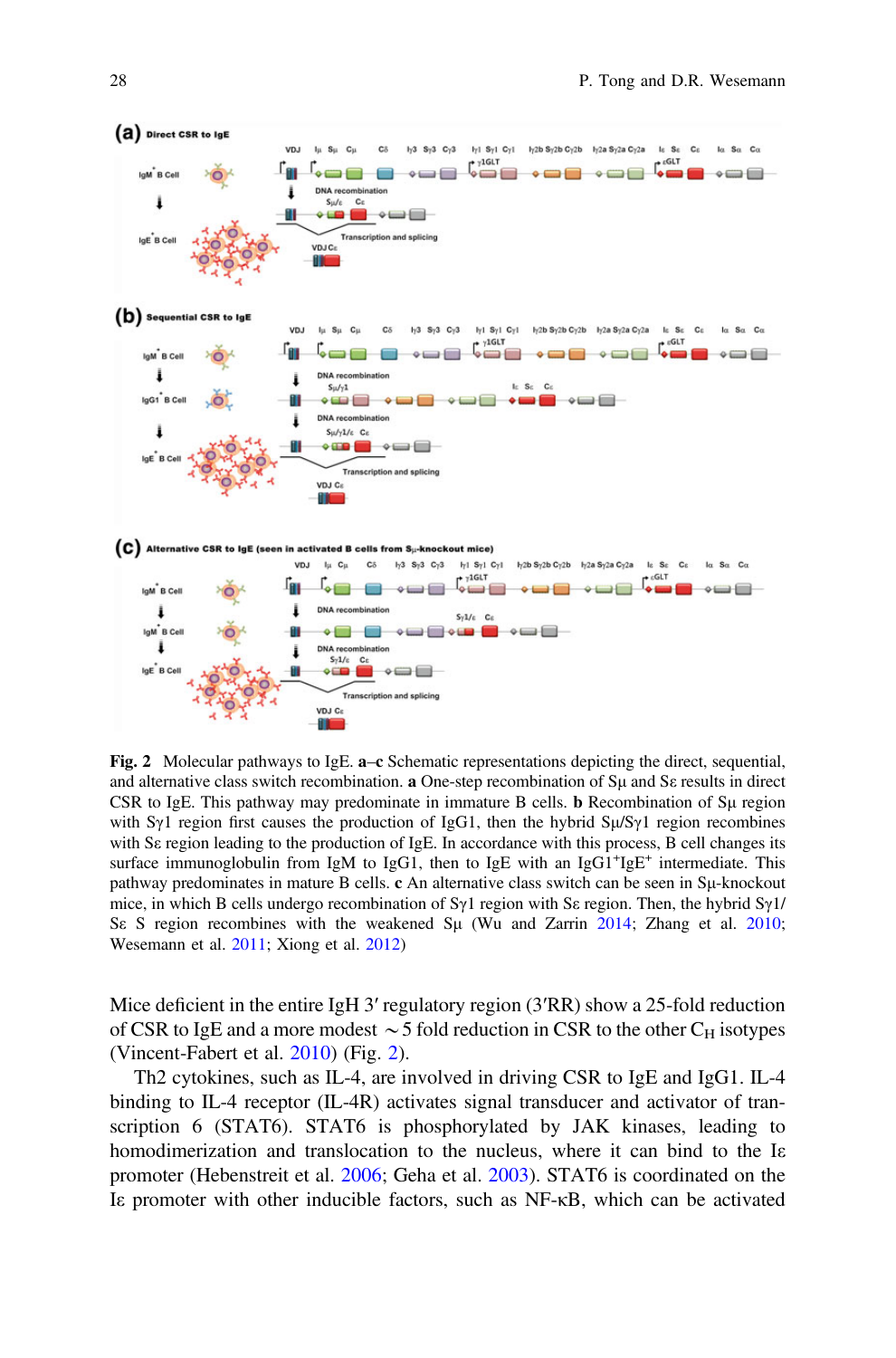either through LPS stimulation or through T-cell interaction through CD40 signaling. The two transcription factors bind to adjacent areas on the Iε promoter and act synergistically to activation transcription (Shen and Stavnezer [1998](#page-14-0)).

The Is promoter contains two binding sites for E2A proteins termed E boxes, which are both required to fully activate Iε transcription (Sugai et al. [2003](#page-14-0)). E2A proteins are negatively regulated by Id2, which is a helix-loop-helix transcription factor constitutively expressed in resting B cells (Ishiguro et al. [1995](#page-12-0); Becker-Herman et al. [2002](#page-11-0)) and can be induced by transforming growth factor-β1 (TGF-β1) (Sugai et al. [2003](#page-14-0)). Id2<sup>-/-</sup> mice show an increased level of  $\epsilon$ GLT and elevated levels of IgE. Id2 negatively regulates Iε promoter by binding to activated transcription factor E2A, thus interfering with its binding to E boxes in Iε promoter. Although Id2 negatively regulates CSR to IgE, it does not appear to affect IgG1 (Sugai et al. [2003](#page-14-0)).

The zinc finger-containing transcriptional repressor B-cell lymphoma 6 (Bcl6) also plays an inhibitory role in IgE CSR (Harris et al. [2005\)](#page-12-0). Bcl6-deficient mice undergo an increased CSR to IgE and IgG1 after IL-4 activation in vitro. There are Bcl6 binding sites within the Iε promoter and these were shown to overlap with the binding sites for STAT6 (Harris et al. [1999](#page-12-0)).

Several basic leucine zipper (bZIP) family members, such as ATF, AP-1, CCAAT/enhancer-binding protein (C/EBPβ), and IL-3-regulated (NFIL3, also called E4BP4), also bind to and can regulate the Iε promoter. After activation of the CD40 signaling pathway, AP-1 is rapidly upregulated and synergizes with STAT6 to activate the Iε promoter in mice. AP-1 recruits histone acetyl transferase, p300/ CBP, which produces active histone modifications that may prolong the effect of AP-1 as it is induced quickly and transiently (Mao and Stavnezer [2001](#page-13-0); Shen and Stavnezer [2001](#page-14-0)). In humans, C/EBPβ synergizes with STAT6, whereas mouse C/ EBPβ may inhibit the synergism of AP-1 and STAT6 (Shen and Stavnezer [2001](#page-14-0)) and has been suggested to negatively regulate NF- $\kappa$ B on the I<sub>Y</sub>1 promoter (Mao and Stavnezer [2001](#page-13-0)).

In response to stimulation with LPS plus IL-4, mouse B cells deficient in nuclear factor interleukin-3 regulated (NFIL3) greatly reduce the production of εGLT and CSR to IgE, while CSR to IgG1, IgM, IgG2a, IgG2b, and IgG3 are essentially unchanged (Kashiwada et al. [2010](#page-12-0)). Furthermore, unlike other bZIP transcriptional regulators, NFIL3 was found to bind to the Iε promoter but not other I promoters, indicating that in terms of C region regulation, NFIL3 may uniquely affect CSR to IgE (Kashiwada et al. [2010](#page-12-0)). Notably, NFIL3 has been shown to be involved in signaling circuits related to the circadian clock. The levels of NFIL3 are opposite to that of proline and acidic amino acid-rich (PAR) proteins, which are a group of transcription factors important in core circadian clockwork and fluctuate in a circadian fashion (Mitsui et al. [2001\)](#page-13-0). Recently, the histone methyltransferase MLL3, which catalyzes active histone modification (H3K4me) in IgH locus I region promoters, was also found to be regulated by the circadian circuitry (Li et al. [2013;](#page-12-0) Valekunja et al. [2013](#page-15-0)). The protein levels of NFIL3 and MLL3 are both at their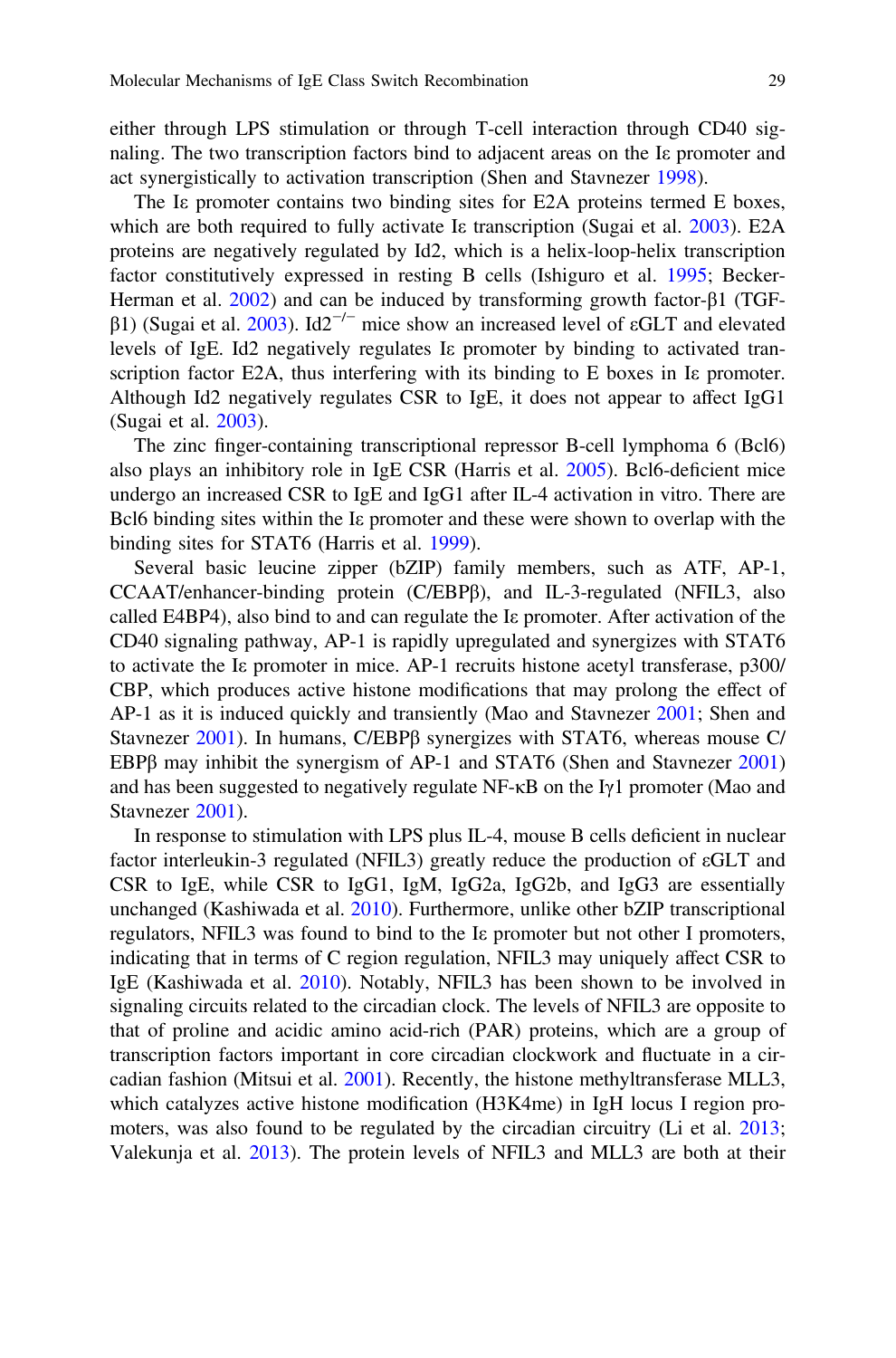<span id="page-9-0"></span>peak during the first half of day, suggesting that they may work together to add a circadian dimension to the transcriptional regulation of Iε and CSR to IgE. Such a dimension is an intriguing possibility that remains to be explored.

# 4.2 Dual Activation of IgG1 and IgE

IL-4 in combination with either CD40 activation or LPS stimulation induces murine B cell transcription of both the I<sub>E</sub> and the I<sub>Y</sub>1 promoters and thus may lead to switching to both IgG1 and IgE. Observations from over two decades ago that  $S_{\gamma}1$ sequences can be found within  $S\mu/SE$  junctions of both mouse and human IgE<sup>+</sup> cells indicated that CSR can occur in a stepwise fashion. The first step is CSR from IgM to IgG, and the second step is a CSR reaction from IgG to IgE (Yoshida et al. [1990;](#page-15-0) Mills et al. [1992\)](#page-13-0). It was later shown that B cells stimulated in vitro with IL-4 plus LPS, secreted IgG1 first, and then IgE after a delay of several hours. A similar delay also occured in the production of membrane-bound IgG1 (mIgG1) versus IgE (mIgE). A small number of intermediate cells containing both mIgG1 and mIgE can be detected, indicating B cell passage through a step where IgG1 protein is still present after having undergone CSR from Cγ1 to Cε at the DNA level with freshly produced IgE (Mandler et al. [1993\)](#page-13-0). A similar pattern of IgG1 before IgE was observed in mature B cells upon stimulation with IL-4 plus a stimulating antibody against CD40 (anti-CD40) (Wesemann et al. [2011](#page-15-0)). The physiologic reasons for dual Iγ1 and Iε activation and the molecular coordination of CSR to IgG1 and IgE are areas of active research.

Although the frequency of sequential CSR to IgE through IgG1 is dominant over direct CSR to IgE in mature B cells (Jung et al. [1994\)](#page-12-0), immature and transitional B cells have a preference to undergo CSR to IgE through a mechanism involving more direct IgM to IgE CSR (Wesemann et al. [2011\)](#page-15-0). While the I<sub>Y</sub>1 and Is promoters are both induced substantially by IL-4 plus anti-CD40 in mature B cells, the preference for direct CSR from IgM to IgE in immature cells is explained molecularly by the relative preservation of Iε inducibility compared to the abrogated inducibility of the Iγ1 promoter in immature B cells (Wesemann et al. [2011\)](#page-15-0). In addition, as young mice have a natural abundance of immature and transitional B cells in the periphery, splenic B cells from young mice demonstrate increased propensity to undergo CSR to IgE. The extent to which this mechanism contributes to the elevated IgE seen in some immune deficiencies as well as in youth compared to adults (Monroe et al. [1999](#page-13-0); Melamed et al. [1998;](#page-13-0) Grundbacher [1976\)](#page-12-0) remains to be uncovered.

Sμ contains the highest density of AID hotspots, and DSBs are more frequent in Sμ compared to any other downstream S region (Schrader et al. [2003,](#page-14-0) [2005\)](#page-14-0). Although the evolutionary forces leading to Sμ as the most powerful S region are not fully known, we speculate that it may speak to the importance of simultaneous activation of two or more acceptor S regions. In the context of IL-4 plus anti-CD40 or LPS signaling, high DSB activity in the donor Sμ region appears to drive CSR to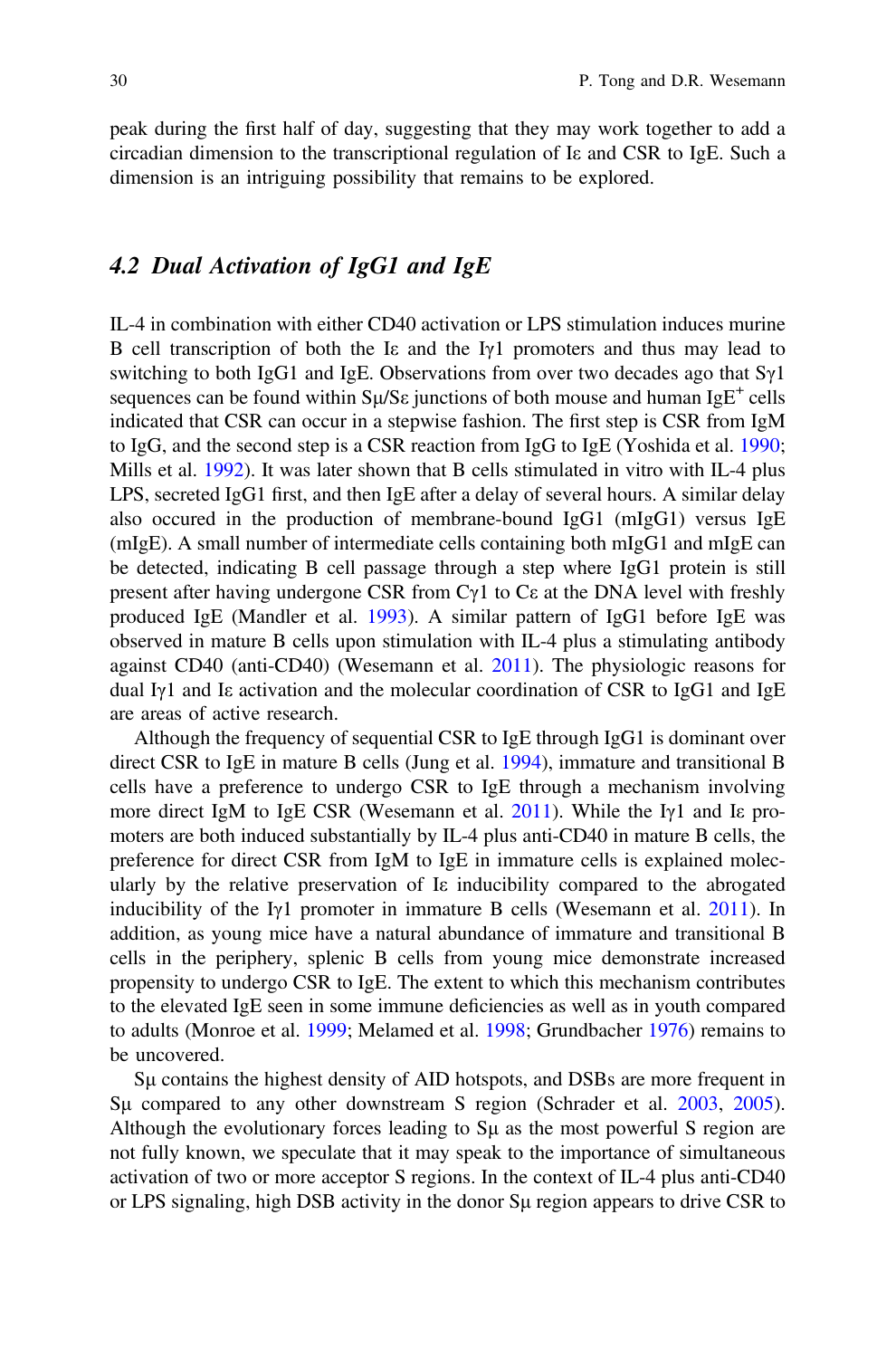simultaneously activated  $S_{\gamma}1$  and/or S $\varepsilon$ . In this respect, the limiting DSB activity in the acceptor S regions may control CSR outcome by competing for "next best" status—in terms of transcriptional activation, AID targeting, and DSB activity compared to S<sub>μ</sub>. In the case of the simultaneously active triplex of S<sub>μ</sub>, S<sub>γ</sub>1, and S<sub>ε</sub>, excess DSB in Sμ may ensure that selection of the downstream acceptor S region resides within the respective relative strengths of  $Iy1/Sy1$  and  $I\epsilon/Se$  to become transcriptionally active, recruit AID and form DSBs. If Sμ DSBs were not able to drive CSR in the setting of simultaneous activation of multiple S acceptor regions, the acceptor regions may undergo recombination themselves and thus reduce the flexibility and diversity of CSR outcomes. Such a scenario was observed in mice in which Sμ was weakened substantially through deletion of most of the core AID targets ( $Su^{-/-}$  mice).  $Su^{-/-}$  mice exhibited impaired CSR to IgG1, IgG2a, IgG2b, and IgG3 (Luby et al. [2001;](#page-13-0) Khamlichi et al. [2004](#page-12-0)). However, IL-4 plus anti-CD40 induced CSR to IgE is nearly the same levels in  $Su^{-/-}$  mice as wild-type mice (Zhang et al.  $2010$ ) due to downstream Sγ1-to-Sε CSR occurring before involvement of the weakened Sμ. The Sγ1-to-Sε CSR results in deletion of the Cγ1 exons leaving a hybrid Sγ1/Sε S region as a second-step recombination partner with the inefficient, truncated S<sub>u</sub> sequence. Thus, as C $\gamma$ 1 is located in between C<sub>u</sub> and C $\varepsilon$ , the B cell looses the ability to undergo CSR to Cγ1 in  $Su^{-/-}$  mice because Sγ1 and Sε recombination—and Cγ1 exon excision—will occur before either has a chance to recombine with the weakened S<sub>μ</sub>, thus severely limiting the probability of C $\gamma$ 1 as a CSR outcome due to its position along the IgH locus.

In addition to Sμ as the most powerful S region, at least three other regulatory mechanisms likely play a role in controlling CSR outcomes in the setting of simultaneous activation of Sμ, Sγ1, and Sε. Firstly, as discussed above, Sε is the weakest S region in terms of length, number of repeat elements, and AID target motifs, and Sγ1 is one of the strongest S regions given its large size. Hence, these primary structural DNA features would favor CSR from  $\text{Su}$  to  $\text{Syl}$  first (unless Iy1/ Sγ1 cannot be transcriptionally activated as in the case of immature B cells). Evidence of this notion was derived from experiments wherein the Sε region was enhanced by replacing it with  $S_{\mu}$  sequence. This resulted in more direct CSR to IgE in vitro and elevated IgE in vivo (Misaghi et al. [2013](#page-13-0)). Secondly, the  $S_{\gamma}1$  region may play a role in actively repressing Sε accessibility to participate in CSR as deletion of  $S\gamma$ 1 results in increased levels of IgE in vitro and in vivo (Misaghi et al. [2010\)](#page-13-0). However, deletion of the Iγ1 promoter did not affect the level of CSR to IgE (Jung et al. [1993,](#page-12-0) [1994\)](#page-12-0). Thus, perhaps the S<sub>γ</sub>1 region, but not the I<sub>γ</sub>1 promoter, may be involved in regulating CSR to Cε. Thirdly, Sε appears to become accessible with delayed rate, even after  $S\mu/S\gamma1$  recombination has taken place. When activated,  $I_{\text{g}}\text{G}1^{+}$  B cells proceed from IgG1 to IgE with similar kinetics compared to IgM to IgE (Wesemann et al. [2012](#page-15-0)), indicating that regulatory mechanisms delay the timing of CSR to IgE.

Production of IgE through direct CSR or indirect CSR may differ in the extent to which affinity maturation may occur. In this regard, direct CSR to IgE tends to generate low-affinity IgE, while sequential CSR to IgE inherits V region somatic mutations and affinity selection that occurs during the IgG1 stage (Xiong et al. [2012\)](#page-15-0).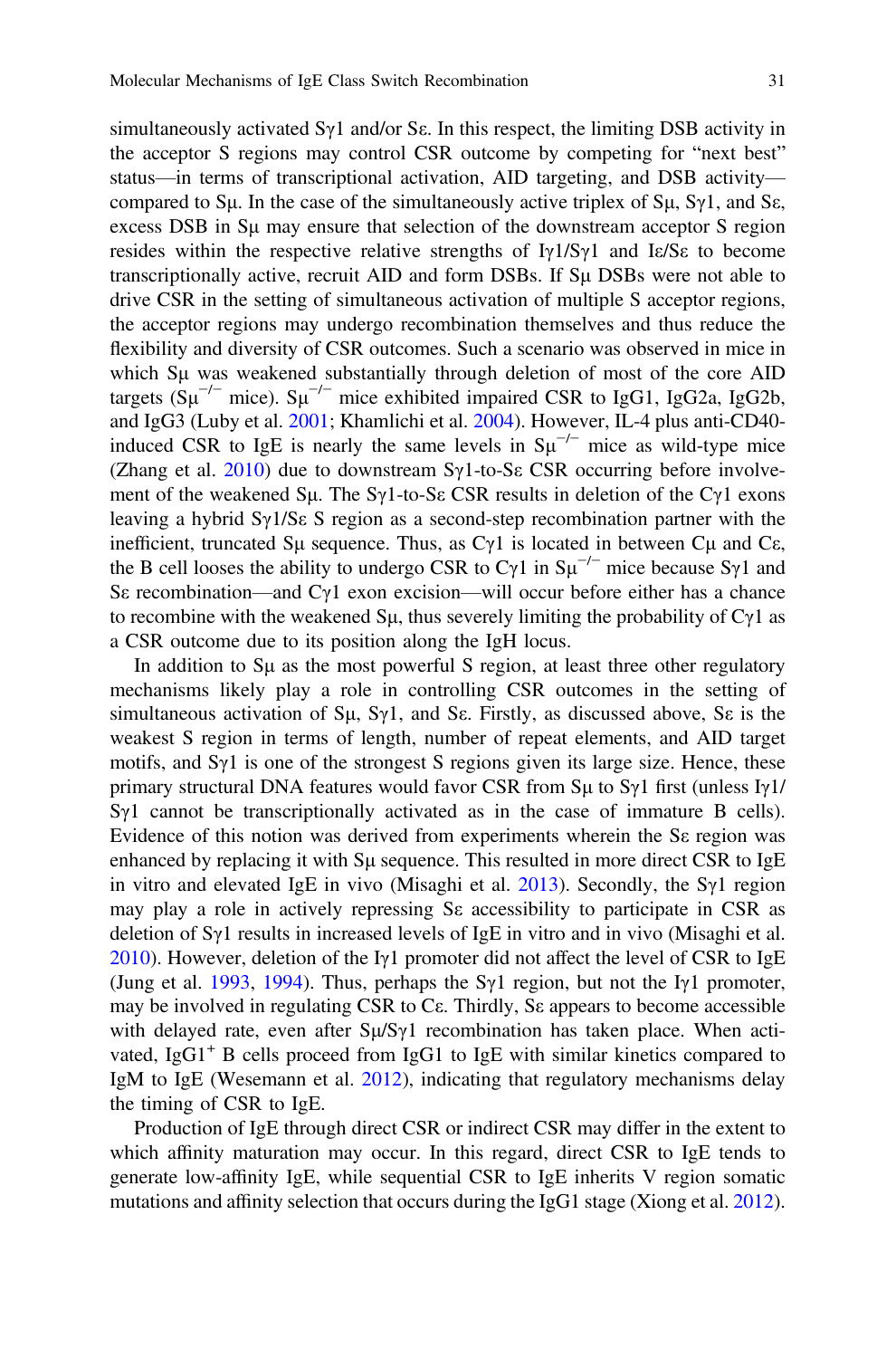<span id="page-11-0"></span>After activation by IL-4, purified IgG1 cells derived from germinal centers and memory B cells underwent CSR to IgE, indicating that sequential CSR can be interrupted by an IgG1 stage that can be rounds of cellular proliferation and differentiation before switching to IgE (Erazo et al. [2007](#page-12-0)). So far, high-affinity IgE derived from memory IgM B cells has not been observed, and IgG1 deficient mice tend to produce low-affinity IgE indicating that B cells produce high-affinity IgE by way of IgG1 (Erazo et al. [2007](#page-12-0); Xiong et al. [2012](#page-15-0)). Years to come will assuredly uncover a deeper molecular and cellular understanding of the developmental pathways that generate IgE.

Acknowledgements D.R.W. is supported by NIH grants AI089972 and AI113217, by the Mucosal Immunology Studies Team, and holds a Career Award for Medical Scientists from the Burroughs Wellcome Fund.

## References

- Audzevich T, Pearce G, Breucha M, Guenal G, Jessberger R (2013) Control of the STAT6-Bcl6 antagonism by SWAP-70 determines IgE production. J Immunol 190(10):4946–4955
- Bassing CH, Swat W, Alt FW (2002) The mechanism and regulation of chromosomal V(D)J recombination. Cell 109:S45–S55
- Basu U, Chaudhuri J, Alpert C, Dutt S, Ranganath S, Li G, Schrum JP, Manis JP, Alt FW (2005) The AID antibody diversification enzyme is regulated by protein kinase a phosphorylation. Nature 438(7067):508–511
- Basu U, Meng FL, Keim C, Grinstein V, Pefanis E, Eccleston J, Zhang TT, Myers D, Wasserman CR, Wesemann DR, Januszyk K, Gregory RI, Deng HT, Lima CD, Alt FW (2011) The RNA exosome targets the AID cytidine deaminase to both strands of transcribed duplex DNA substrates. Cell 144(3):353–363
- Becker-Herman S, Lantner F, Shachar I (2002) Id2 negatively regulates B cell differentiation in the spleen. J Immunol 168(11):5507–5513
- Besmer E, Market E, Papavasiliou FN (2006) The transcription elongation complex directs activation-induced cytidine deaminase-mediated DNA deamination. Mol Cell Biol 26 (11):4378–4385
- Chaudhuri J, Alt FW (2004) Class-switch recombination: interplay of transcription, DNA deamination and DNA repair. Nat Rev Immunol 4(7):541–552
- Chaudhuri J, Basu U, Zarrin A, Yan C, Franco S, Perlot T, Vuong B, Wang J, Phan RT, Datta A, Manis J, Alt FW (2007) Evolution of the immunoglobulin heavy chain class switch recombination mechanism. Adv Immunol 94:157–214
- Chaudhuri J, Khuong C, Alt FW (2004) Replication protein a interacts with AID to promote deamination of somatic hypermutation targets. Nature 430(7003):992–998
- Chaudhuri J, Tian M, Khuong C, Chua K, Pinaud E, Alt FW (2003) Transcription-targeted DNA deamination by the AID antibody diversification enzyme. Nature 422(6933):726–730
- Delphin S, Stavnezer J (1995) Characterization of an interleukin 4 (IL-4) responsive region in the immunoglobulin heavy chain germline epsilon promoter: regulation by NF-IL-4, a C/EBP family member and NF-kappa B/p50. J Exp Med 181 (1):181-192
- Dempsey LA, Sun H, Hanakahi LA, Maizels N (1999) G4 DNA binding by LR1 and its subunits, nucleolin and hnRNP D, a role for G-G pairing in immunoglobulin switch recombination. J Biol Chem 274(2):1066–1071
- Dickerson SK, Market E, Besmer E, Papavasiliou FN (2003) AID mediates hypermutation by deaminating single stranded DNA. J Exp Med 197(10):1291–1296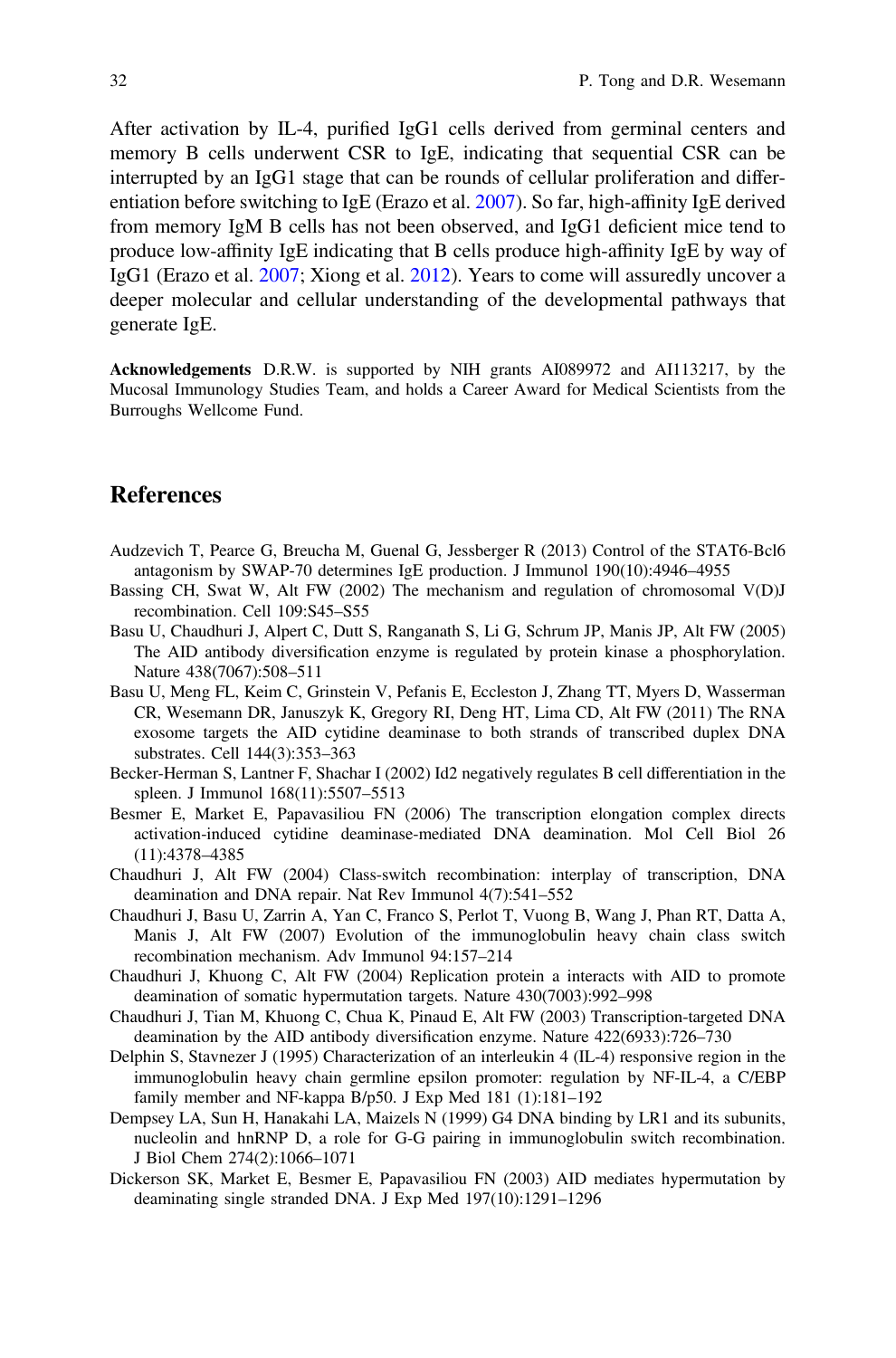- <span id="page-12-0"></span>Dryer RL, Covey LR (2005) A novel NF-kappa B-regulated site within the human I gamma 1 promoter requires p300 for optimal transcriptional activity. J Immunol 175(7):4499–4507
- Dudley DD, Chaudhuri J, Bassing CH, Alt FW (2005) Mechanism and control of V(D)J recombination versus class switch recombination: similarities and differences. Adv Immunol 86:43–112
- Erazo A, Kutchukhidze N, Leung M, Christ APG, Urban JF, de Lafaille MAC, Lafaille JJ (2007) Unique maturation program of the IgE response in vivo. Immunity 26(2):191–203
- Geha RS, Jabara HH, Brodeur SR (2003) The regulation of immunoglobulin E class-switch recombination. Nat Rev Immunol 3(9):721–732
- Grundbacher FJ (1976) Unusual elevation of ige levels during childhood. Experientia 32(8):1063– 1064
- Hackney JA, Misaghi S, Senger K, Garris C, Sun YL, Lorenzo MN, Zarrin AA (2009) DNA targets of AID: evolutionary link between antibody somatic hypermutation and class switch recombination. Adv Immunol 101:163–189
- Harris MB, Chang CC, Berton MT, Danial KN, Zhang JD, Kuehner D, Ye BH, Kvatyuk M, Pandolfi PP, Cattoretti G, Dalla-Favera R, Rothman PB (1999) Transcriptional repression of Stat6-dependent interleukin-4-induced genes by Bcl-6: Specific regulation of I epsilon transcription and immunoglobulin E switching. Mol Cell Biol 19(10):7264–7275
- Harris MB, Mostecki J, Rothman PB (2005) Repression of an interleukin-4-responsive promoter requires cooperative BCL-6 function. J Biol Chem 280(13):13114–13121
- Hebenstreit D, Wirnsberger G, Horejs-Hoeck J, Duschl A (2006) Signaling mechanisms, interaction partners, and target genes of STAT6. Cytokine Growth Factor Rev 17(3):173–188
- Huang FT, Yu KF, Balter BB, Selsing E, Oruc Z, Khamlichi AA, Hsieh CL, Lieber MR (2007) Sequence dependence of chromosomal R-loops at the immunoglobulin heavy-chain S mu class switch region. Mol Cell Biol 27(16):5921–5932
- Ishiguro A, Spirin K, Shiohara M, Tobler A, Norton JD, Rigolet M, Shimbo T, Koeffler HP (1995) Expression of Id2 and Id3 mRNA in human lymphocytes. Leuk Res 19(12):989–996
- Jung S, Rajewsky K, Radbruch A (1993) Shutdown of class switch recombination by deletion of a switch region control element. Science 259(5097):984–987
- Jung S, Siebenkotten G, Radbruch A (1994) Frequency of immunoglobulin-E class switching is autonomously determined and independent of prior switching to other classes. J Exp Med 179 (6):2023–2026
- Junko T, Kazuo K, Tasuku H (2001) Palindromic but not G-rich sequences are targets of class switch recombination. Int Immunol 13(4):495–505
- Kashiwada M, Levy DM, McKeag L, Murray K, Schröder AJ, Canfield SM, Traver G, Rothman PB (2010) IL-4-induced transcription factor NFIL3/E4BP4 controls IgE class switching. P Natl Acad Sci USA 107(2):821–826
- Kenter AL (2012) AID targeting is dependent on RNA polymerase II pausing. Semin Immunol 24 (4):281–286
- Khamlichi AA, Glaudet F, Oruc Z, Denis V, Le Bert M, Cogné M (2004) Immunoglobulin classswitch recombination in mice devoid of any S mu tandem repeat. Blood 103(10):3828–3836
- Kinoshita K, Tashiro J, Tomita S, Lee CG, Honjo T (1998) Target specificity of immunoglobulin class switch recombination is not determined by nucleotide sequences of S regions. Immunity 9 (6):849–858
- Lefranc M-P, Clement O, Kaas Q, Duprat E, Chastellan P, Coelho I, Combres K, Ginestoux C, Giudicelli V, Chaume D, Lefranc G (2005) IMGT-choreography for immunogenetics and immunoinformatics. Silico Biol 5(1):45–60
- Lefranc MP (2001) Nomenclature of the human immunoglobulin heavy (IGH) genes. Exp Clin Immunogenet 18(2):100–116
- Li GD, White CA, Lam T, Pone EJ, Tran DC, Hayama KL, Zan H, Xu ZM, Casali P (2013) Combinatorial H3K9acS10ph histone modification in IgH locus S regions targets 14-3-3 adaptors and AID to specify antibody class-switch DNA recombination. Cell Rep 5 (3):702–714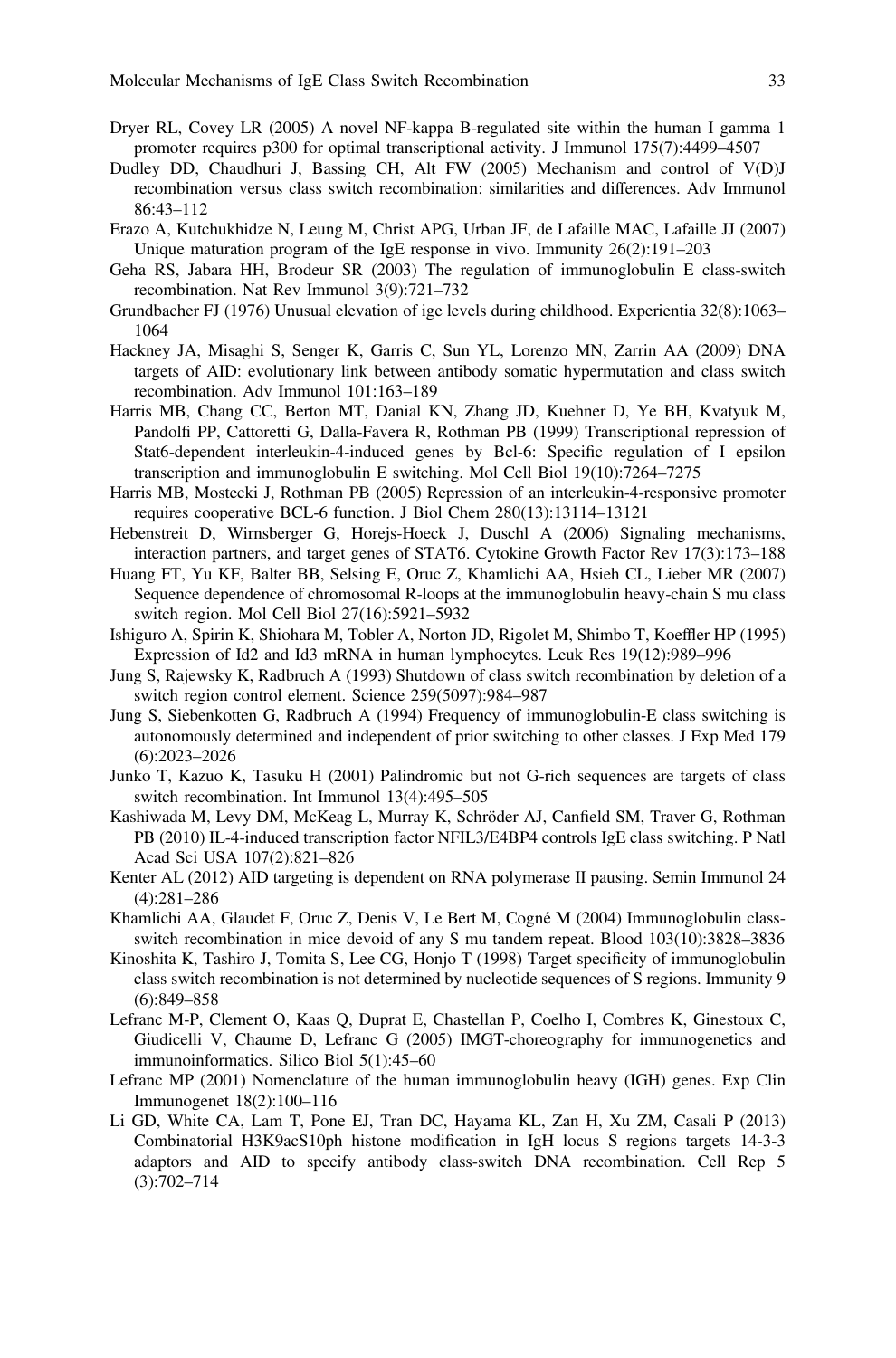- <span id="page-13-0"></span>Lieber MR (2010) The mechanism of double-strand DNA break repair by the nonhomologous DNA end-joining pathway. Annu Rev Biochem 79:181–211
- Lieber MR, Ma YM, Pannicke U, Schwarz K (2003) Mechanism and regulation of human nonhomologous DNA end-joining. Nat Rev Mol Cell Biol 4(9):712–720
- Lin SC, Stavnezer J (1996) Activation of NF-kappa B/Rel by CD40 engagement induces the mouse germline immunoglobulin C gamma 1 promoter. Mol Cell Biol 16(9):4591–4603
- Linehan LA, Warren WD, Thompson PA, Grusby MJ, Berton MT (1998) STAT6 is required for IL-4-induced germline Ig gene transcription and switch recombination. J Immunol 161(1):302– 310
- Luby TM, Schrader CE, Stavnezer J, Selsing E (2001) The mu switch region tandem repeats are important, but not required, for antibody class switch recombination. J Exp Med 193(2):159– 168
- Lundgren M, Larsson C, Femino A, Xu MZ, Stavnezer J, Severinson E (1994) Activation of the Ig germ-line gamma-1 promoter—involvement of C/enhancer-binding protein transcription factors and their possible interaction with an NF-IL-4 site. J Immunol 153(7):2983–2995
- Mandler R, Finkelman FD, Levine AD, Snapper CM (1993) IL-4 induction of IgE class switching by lipopolysaccharide-activated murine B cells occurs predominantly through sequential switching. J Immunol 150(2):407–418
- Mao C, Stavnezer J (2001) Differential regulation of mouse germline Ig gamma 1 and epsilon promoters by IL-4 and CD40. J Immunol 167(3):1522–1534
- Max EE, Wakatsuki Y, Neurath MF, Strober W (1995) The role of BSAP in immunoglobulin isotype switching and B cell proliferation. Curr Top Microbiol 194:449–458
- Melamed D, Benschop RJ, Cambier JC, Nemazee D (1998) Developmental regulation of B lymphocyte immune tolerance compartmentalizes clonal selection from receptor selection. Cell 92(2):173–182
- Messner B, Stütz AM, Albrecht B, Peiritsch S, Woisetschläger M (1997) Cooperation of binding sites for STAT6 and NF kappa B/rel in the IL-4-induced up-regulation of the human IgE germline promoter. J Immunol 159(7):3330–3337
- Mills FC, Thyphronitis G, Finkelman FD, Max EE (1992) Ig mu-epsilon isotype switch in IL-4 treated human B-lymphoblastoid cells—evidence for a sequential switch. J Immunol 149 (3):1075–1085
- Misaghi S, Garris CS, Sun Y, Nguyen A, Zhang J, Sebrell A, Senger K, Yan D, Lorenzo MN, Heldens S, Lee WP, Xu M, Wu J, DeForge L, Sai T, Dixit VM, Zarrin AA (2010) Increased targeting of donor switch region and IgE in S gamma 1-deficient B Cells. J Immunol 185 (1):166–173
- Misaghi S, Senger K, Sai T, Qu Y, Sun YL, Hamidzadeh K, Nguyen A, Jin ZY, Zhou MJ, Yan DH, Lin WY, Lin ZH, Lorenzo MN, Sebrell A, Ding JB, Xu M, Caplazi P, Austin CD, Balazs M, Roose-Girma M, DeForge L, Warming S, Lee WP, Dixit VM, Zarrin AA (2013) Polyclonal hyper-IgE mouse model reveals mechanistic insights into antibody class switch recombination. Proc Natl Acad Sci USA 110(39):15770–15775
- Mitsui S, Yamaguchi S, Matsuo T, Ishida Y, Okamura H (2001) Antagonistic role of E4BP4 and PAR proteins in the circadian oscillatory mechanism. Gene Dev 15(8):995–1006
- Monroe RJ, Seidl KJ, Gaertner F, Han SH, Chen F, Sekiguchi J, Wang JY, Ferrini R, Davidson L, Kelsoe G, Alt FW (1999) RAG2: GFP knockin mice reveal novel aspects of RAG2 expression in primary and peripheral lymphoid tissues. Immunity 11(2):201–212
- Muramatsu M, Kinoshita K, Fagarasan S, Yamada S, Shinkai Y, Honjo T (2000) Class switch recombination and hypermutation require activation-induced cytidine deaminase (AID), a potential RNA editing enzyme. Cell 102(5):553–563
- Muto T, Muramatsu M, Taniwaki M, Kinoshita K, Honjo T (2000) Isolation, tissue distribution, and chromosomal localization of the human activation-induced cytidine deaminase (AID) gene. Genomics 68(1):85–88
- Nambu Y, Sugai M, Gonda H, Lee CG, Katakai T, Agata Y, Yokota Y, Shimizu A (2003) Transcription-coupled events associating with immunoglobulin switch region chromatin. Science 302(5653):2137–2140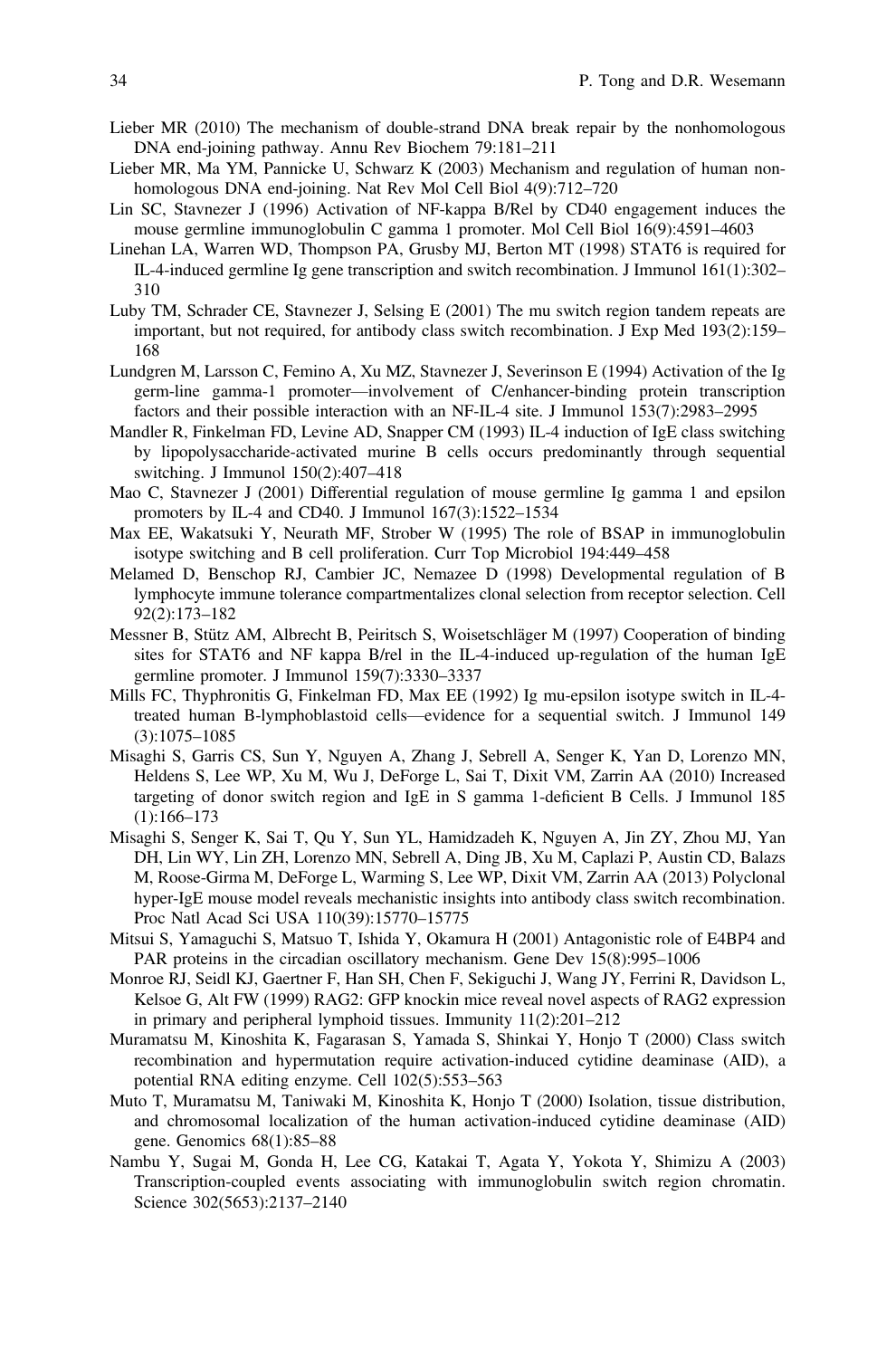- <span id="page-14-0"></span>Odegard VH, Schatz DG (2006) Targeting of somatic hypermutation. Nat Rev Immunol 6(8):573– 583
- Okazaki IM, Kinoshita K, Muramatsu M, Yoshikawa K, Honjo T (2002) The AID enzyme induces class switch recombination in fibroblasts. Nature 416(6878):340–345
- Pavri R, Gazumyan A, Jankovic M, Di Virgilio M, Klein I, Ansarah-Sobrinho C, Resch W, Yamane A, San-Martin BR, Barreto V, Nieland TJ, Root DE, Casellas R, Nussenzweig MC (2010) Activation-induced cytidine deaminase targets DNA at sites of RNA polymerase II stalling by interaction with Spt5. Cell 143(1):122–133
- Pham P, Bransteitter R, Petruska J, Goodman MF (2003) Processive AID-catalysed cytosine deamination on single-stranded DNA simulates somatic hypermutation. Nature 424 (6944):103–107
- Pinaud E, Marquet M, Fiancette R, Péron S, Vincent-Fabert C, Denizot Y, Cogné M (2011) The IgH locus 3′ regulatory region: pulling the strings from behind. Adv Immunol 110:27–70
- Ramiro AR, Stavropoulos P, Jankovic M, Nussenzweig MC (2003) Transcription enhances AIDmediated cytidine deamination by exposing single-stranded DNA on the nontemplate strand. Nat Immunol 4(5):452–456
- Revy P, Muto T, Levy Y, Geissmann F, Plebani A, Sanal O, Catalan N, Forveille M, Dufourcq-Lagelouse R, Gennery A, Tezcan I, Ersoy F, Kayserili H, Ugazio AG, Brousse N, Muramatsu M, Notarangelo LD, Kinoshita K, Honjo T, Fischer A, Durandy A (2000) Activation-induced cytidine deaminase (AID) deficiency causes the autosomal recessive form of the hyper-IgM syndrome (HIGM2). Cell 102(5):565–575
- Rooney S, Chaudhuri J, Alt FW (2004) The role of the non-homologous end-joining pathway in lymphocyte development. Immunol Rev 200:115–131
- Rothman P, Chen YY, Lutzker S, Li SC, Stewart V, Coffman R, Alt FW (1990) Structure and expression of germ line immunoglobulin heavy-chain epsilon-transcripts—interleukin-4 plus lipopolysaccharide-directed switching to C-epsilon. Mol Cell Biol 10(4):1672–1679
- Roy D, Yu KF, Lieber MR (2008) Mechanism of R-loop formation at immunoglobulin class switch sequences. Mol Cell Biol 28(1):50–60
- Schrader CE, Bradley SP, Vardo J, Mochegova SN, Flanagan E, Stavnezer J (2003) Mutations occur in the Ig Smu region but rarely in Sgamma regions prior to class switch recombination. EMBO J 22(21):5893–5903
- Schrader CE, Linehan EK, Mochegova SN, Woodland RT, Stavnezer J (2005) Inducible DNA breaks in Ig S regions are dependent on AID and UNG. J Exp Med 202(4):561–568
- Seidl KJ, Bottaro A, Vo A, Zhang J, Davidson L, Alt FW (1998) An expressed neo(r) cassette provides required functions of the I(gamma)2b exon for class switching. Int Immunol 10 (11):1683–1692
- Shen CH, Stavnezer J (1998) Interaction of Stat6 and NF-kappa B: direct association and synergistic activation of interleukin-4-induced transcription. Mol Cell Biol 18(6):3395–3404
- Shen CH, Stavnezer J (2001) Activation of the mouse Ig germline epsilon promoter by IL-4 is dependent on AP-1 transcription factors. J Immunol 166(1):411–423
- Shen HM, Storb U (2004) Activation-induced cytidine deaminase (AID) can target both DNA strands when the DNA is supercoiled. Proc Natl Acad Sci USA 101(35):12997–13002
- Shinkura R, Tian M, Smith M, Chua K, Fujiwara Y, Alt FW (2003) The influence of transcriptional orientation on endogenous switch region function. Nat Immunol 4(5):435–441 Shlomchik MJ, Weisel F (2012) Germinal centers. Immunol Rev 247:5–10
- Stütz AM, Woisetschläger M (1999) Functional synergism of STAT6 with either NF-kappa B or PU.1 to mediate IL-4-induced activation of IgE germline gene transcription. J Immunol 163 (8):4383–4391
- Sugai M, Gonda H, Kusunoki T, Katakai T, Yokota Y, Shimizu A (2003) Essential role of Id2 in negative regulation of IgE class switching. Nat Immunol 4(1):25–30
- Thienes CP, DeMonte L, Monticelli S, Busslinger M, Gould HJ, Vercelli D (1997) The transcription factor B cell-specific activator protein (BSAP) enhances both IL-4- and CD40 mediated activation of the human epsilon germline promoter. J Immunol 158(12):5874–5882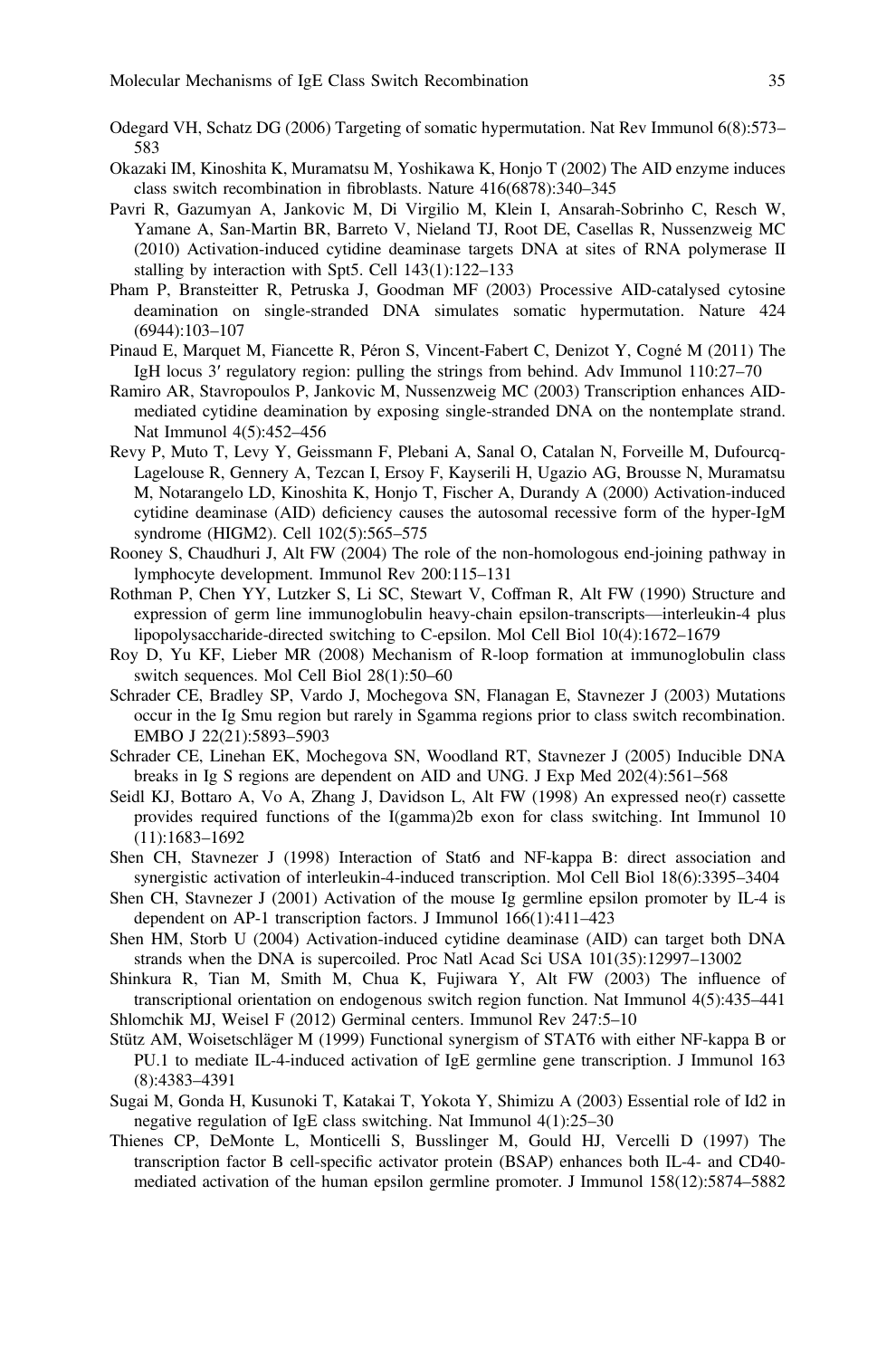- <span id="page-15-0"></span>Tracy RB, Hsieh CL, Lieber MR (2000) Stable RNA/DNA hybrids in the mammalian genome: inducible intermediates in immunoglobulin class switch recombination. Science 288 (5468):1058–1061
- Valekunja UK, Edgar RS, Oklejewicz M, van der Horst GTJ, O'Neill JS, Tamanini F, Turner DJ, Reddy AB (2013) Histone methyltransferase MLL3 contributes to genome-scale circadian transcription. Proc Natl Acad Sci USA 110(4):1554–1559
- Verkaik NS, Esveldt-van Lange REE, van Heemst D, Brüggenwirth HT, Hoeijmakers JHJ, Zdzienicka MZ, van Gent DC (2002) Different types of V(D)J recombination and end-joining defects in DNA double-strand break repair mutant mammalian cells. Eur J Immunol 32 (3):701–709
- Vincent-Fabert C, Fiancette R, Pinaud E, Truffinet V, Cogné N, Cogné M, Denizot Y (2010) Genomic deletion of the whole IgH 3′ regulatory region (hs3a, hs1,2, hs3b, and hs4) dramatically affects class switch recombination and Ig secretion to all isotypes. Blood 116 (11):1895–1898
- Vuong BQ, Herrick-Reynolds K, Vaidyanathan B, Pucella JN, Ucher AJ, Donghia NM, Gu XW, Nicolas L, Nowak U, Rahman N, Strout MP, Mills KD, Stavnezer J, Chaudhuri J (2013) A DNA break- and phosphorylation-dependent positive feedback loop promotes immunoglobulin class-switch recombination. Nat Immunol 14(11):1183–U1107
- Wesemann DR, Magee JM, Boboila C, Calado DP, Gallagher MP, Portuguese AJ, Manis JP, Zhou X, Recher M, Rajewsky K, Notarangelo LD, Alt FW (2011) Immature B cells preferentially switch to IgE with increased direct Smu to Sepsilon recombination. J Exp Med 208(13):2733– 2746
- Wesemann DR, Portuguese AJ, Magee JM, Gallagher MP, Zhou X, Panchakshari RA, Alt FW (2012) Reprogramming IgH isotype-switched B cells to functional-grade induced pluripotent stem cells. Proc Natl Acad Sci USA 109(34):13745–13750
- Willmann KL, Milosevic S, Pauklin S, Schmitz KM, Rangam G, Simon MT, Maslen S, Skehel M, Robert I, Heyer V, Schiavo E, Reina-San-Martin B, Petersen-Mahrt SK (2012) A role for the RNA pol II-associated PAF complex in AID-induced immune diversification. J Exp Med 209 (11):2099–2111
- Wu LC, Zarrin AA (2014) The production and regulation of IgE by the immune system. Nat Rev Immunol 14(4):247–259
- Xiong HZ, Dolpady J, Wabl M, de Lafaille MAC, Lafaille JJ (2012) Sequential class switching is required for the generation of high affinity IgE antibodies. J Exp Med 209(2):353–364
- Xu Z, Zan H, Pone EJ, Mai T, Casali P (2012) Immunoglobulin class-switch DNA recombination: induction, targeting and beyond. Nat Rev Immunol 12(7):517–531
- Xue KM, Rada C, Neuberger MS (2006) The in vivo pattern of AID targeting to immunoglobulin switch regions deduced from mutation spectra in msh2( $-/-$ ) ung( $-/-$ ) mice. J Exp Med 203 (9):2085–2094
- Yan CT, Boboila C, Souza EK, Franco S, Hickernell TR, Murphy M, Gumaste S, Geyer M, Zarrin AA, Manis JP, Rajewsky K, Alt FW (2007) IgH class switching and translocations use a robust non-classical end-joining pathway. Nature 449(7161):478–U479
- Yoshida K, Matsuoka M, Usuda S, Mori A, Ishizaka K, Sakano H (1990) Immunoglobulin switch circular DNA in the mouse infected with nippostrongylus-brasiliensis—evidence for successive class switching from mu to epsilon via gamma-1. Proc Natl Acad Sci USA 87(20):7829– 7833
- Yu KF, Chedin F, Hsieh CL, Wilson TE, Lieber MR (2003) R-loops at immunoglobulin class switch regions in the chromosomes of stimulated B cells. Nat Immunol 4(5):442–451
- Yu KF, Lieber MR (2003) Nucleic acid structures and enzymes in the immunoglobulin class switch recombination mechanism. DNA Repair 2(11):1163–1174
- Zarrin AA, Alt FW, Chaudhuri J, Stokes N, Kaushal D, Du Pasquier L, Tian M (2004) An evolutionarily conserved target motif for immunoglobulin class-switch recombination. Nat Immunol 5(12):1275–1281
- Zarrin AA, Tian M, Wang J, Borjeson T, Alt FW (2005) Influence of switch region length on immunoglobulin class switch recombination. Proc Natl Acad Sci USA 102(7):2466–2470